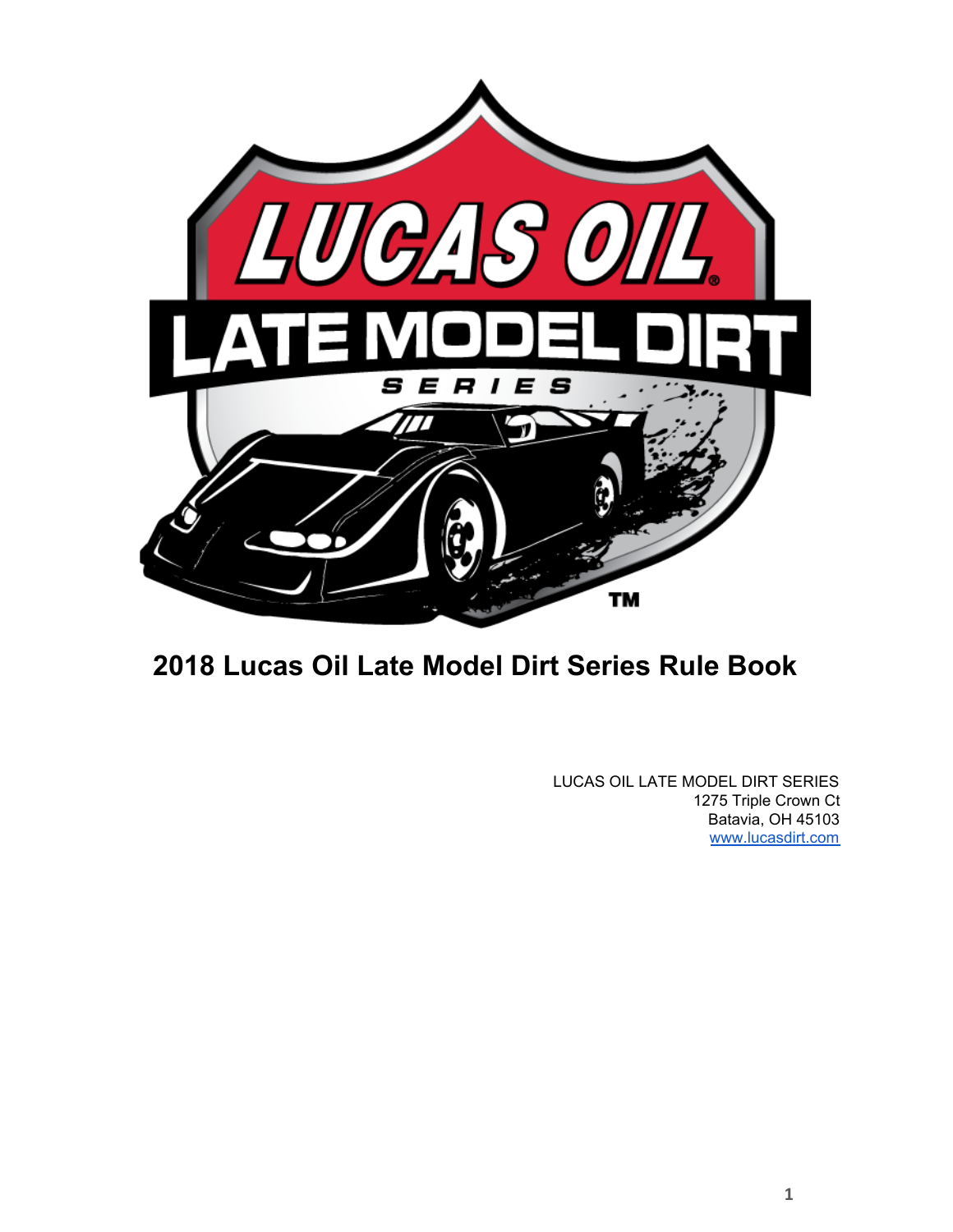**Rick Schwallie** Series Director 951-403-1609 [rick@lucasdirt.com](mailto:rschwallie@lucasdirt.com?subject=Lucas%20Oil%20Late%20Model%20Dirt%20Seris)

**Jeremy Shields** Marketing & Sales Relations 951-532-5806 [jeremy@lucasdirt.com](mailto:jeremy@lucasdirt.com)

**Cole Lewis** Event Coordinator & Safety Director 951-496-0107 [cole@lucasdirt.com](mailto:cole@lucasdirt.com?subject=Lucas%20Oil%20Late%20Model%20Dirt%20Series)

**Steve Francis** Technical Director 951-746-8577 [steve@lucasdirt.com](mailto:steve@lucasdirt.com)

**James Essex** Series Announcer 812-546-0481 [jessex@lucasdirt.com](mailto:jessex@lucasdirt.com?subject=Lucas%20Oil%20Late%20Model%20Dirt%20Series)

**Ashley Schwallie** Administrative Manager 951-496-8061 [ashley@lucasdirt.com](mailto:ashley@lucasdirt.com?subject=Lucas%20Oil%20Late%20Model%20Dirt%20Series)

**Amanda Francis** Social Media Coordinator 859-583-2696 [amanda@lucasdirt.com](mailto:amanda@lucasdirt.com)

**2**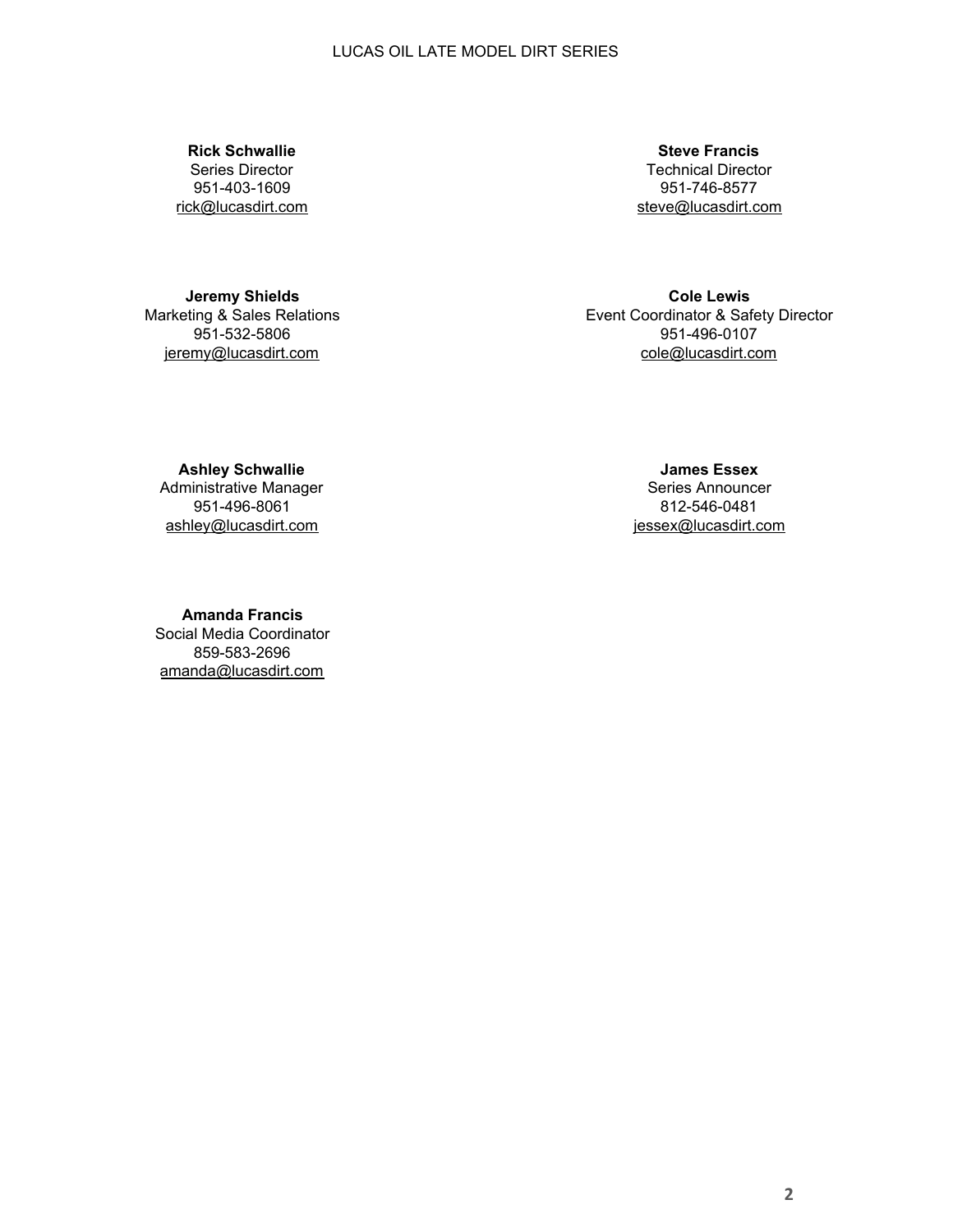#### **Table of Contents**

#### **2018 Lucas Oil Late Model Dirt Series Rules**

#### **1.0 Series Championship**

- **1.1** Point Fund Criteria
- **1.2** Series Banquet

#### **2.0 Rookie of the Year**

- **2.1** Prize
- **2.2** Application Process
- **2.3** Eligibility
- **2.4** Approval

#### **3.0 Appearance Money and Winners Circle Program**

- **3.1** General Information
- **3.2** Eligibility
- **3.3** Make-Up Policy
- **3.4** Guidelines
- **3.5** Program Updates

#### **4.0 Safety Equipment**

**4.1** Batteries 4.2 Seats 4.3 Restraint Systems 4.4 Window Nets 4.5 Drivelines 4.6 Helmets 4.7 Driver Suits 4.8 Gloves 4.9 Socks 4.10 Cockpit Tubs 4.11 Head and Neck Restraints 4.12 Fire Suppression

#### **5.0 Racing Event Procedures**

**5.1** Sign In **5.2** Entry Fees **5.3** Driver Communication **5.4** Technical Inspection **5.5** Drivers Meeting **5.6** Hot Laps **5.7** Qualifying **5.8** Race Format **5.9** Heat Races & Consi Assignments **5.10** Pre-Race Staging **5.11** Ten-Minute Call **5.12** Race Procedures and Rules **5.12.1** Flagging Procedures **5.12.2** Starts **5.12.2.1** Brake Checking **5.12.2.2** Cautions on First Lap **5.12.3** Caution Procedures **5.12.3.1** Lucky Dog Award **5.12.3.2** Red Flag Procedures **5.12.4** Restarts **5.12.5** Racing Off-Track **5.12.6** Spin Rule **5.12.7** Penalties **5.12.8** On Track Penalties **5.12.9** Time **5.12.10** Weigh-In **5.13** Practice Sessions

#### **6.0 Provisional and Alternate Starting Positions**

- **6.1** Provisional Starters
- **6.2** Emergency Provisional Starters
- **6.3** Promoter's Option
- **6.4** Alternates

#### **7.0 Changes and Substitutions**

**7.1** Changing Cars

#### **8.0 Points Breakdown**

- **8.1** Earning Points
- **8.2** Hardship Points

#### **9.0 Purse Monies**

**9.1** Collection of Monies

#### **10.0 Rain Outs**

- **10.1** Postponements
- **10.2** Cancellations
- **10.3** Rain Delays

#### **11.0 Autograph Sessions**

**11.1** Attendance Policy

#### **12.0 Late Model Rules**

**12.1** Bodies **12.2** Stock Nose Pieces **12.3** Roof and Roof Supports **12.4** Front Fenders and Hood **12.5** Doors **12.6** Quarter Panels **12.6.1** Deck Height **12.7** Frames **12.8** Roll Cages **12.8.1** Driver Side Intrusion Plate **12.9** Interiors **12.10** Spoiler **12.11** Engines **12.12** Fuel Systems **12.13** Steering Components **12.14** Chassis **12.15** Transmission, Clutch, and Rear End **12.16** Drive Shafts **12.17** Tires **12.18** Tire Penalties and Infractions **12.19** Environmental Warning **12.20** Wheels **12.21** Brakes, Brake Components, and Wheel Hub **12.22** Shocks and Springs **12.23** Suspension Components **12.24** Shock, Spring, and Suspension Penalties **12.25** Remote Control Suspension **12.26** Mufflers **12.27** Traction Control Devices **12.28** Weight Limit **12.29** Car Construction Infraction Penalties **12.30** Other **12.31** Decals **12.32** Contingencies **12.33** Series Uniform Logo Patches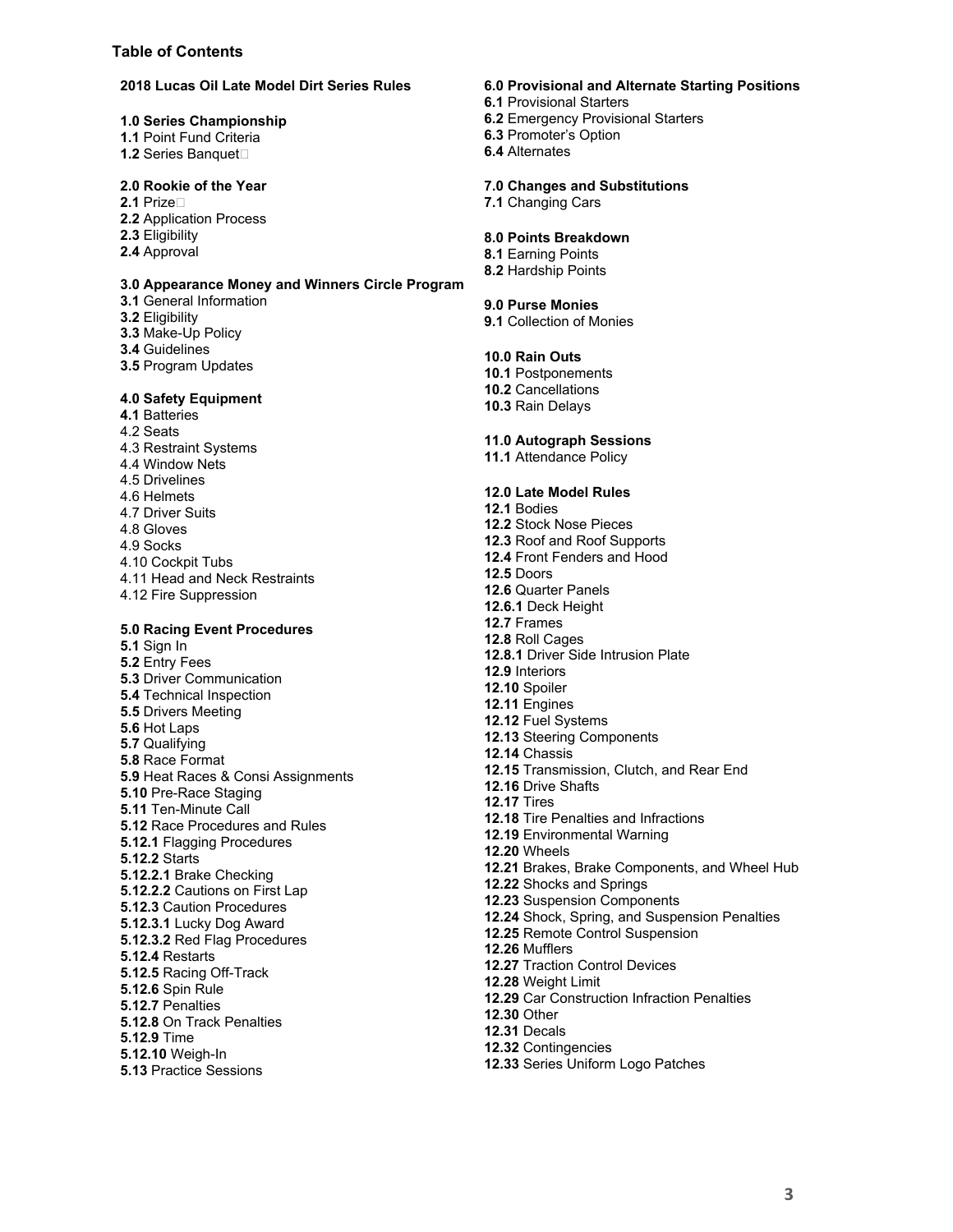#### **2018 Lucas Oil Late Model Dirt Series Rules**

The rules and/or regulations set forth herein do not express or imply warranty of safety, from publication of, or, compliance with these rules and/or regulations. They are intended as a guide for the conduct of the Lucas Oil Late Model Dirt Series and are in no way a guarantee against injury to participants.

These rules and/or regulations will apply to all Lucas Oil Late Model Dirt Series sanctioned racing events.

Lucas Oil Late Model Dirt Series officials have full authority over said sanctioned racing events. In the event of any dispute, the Series Director's decision will be final.

All race cars are subject to be inspected by the Lucas Oil Late Model Dirt Series Technical Director at any time during the event.

The Lucas Oil Late Model Dirt Series reserves the right to alter or amend these rules and/or regulations in the interest of safety and/or fair competition.

Throughout this Rulebook, a number of references are made for particular products to meet certain specifications (i.e. SFI Specs, FIA, Snell, etc.). It is important to realize that these products are manufactured to meet certain specifications, and upon completion, the manufacturer labels the product as meeting that spec. Therefore, except as outlined under SFI requirements, any change to the product voids that certification. Under no circumstances may any certified product be modified, altered, or in any way vary from the "as manufactured" condition. Such a practice is in violation of the SFI, FIA, Snell, etc. program, and voids such certification and, therefore will not be accepted by the Lucas Oil Late Model Dirt Series.

Please remember that we are here because of the Fans, Promoters and the Sponsors. If they don't benefit, neither will we. While we understand that this Competition involves substantial financial stakes, there is no excuse for bad or unruly behavior, which would tend to bring the Series into disrepute.

The Lucas Oil Late Model Dirt Series is a professional organization and will conduct itself so in its dealings with everyone, including fans, drivers, team members, series sponsors, team sponsors, tracks, and the Press. The Series therefore expects the same from its Drivers, Team Members and Team sponsors. The Series organizers and officials therefore reserve the right to take disciplinary action against anyone who brings the Series into disrepute by their actions, either on or off the track.

In the event of any felony conviction of a driver, team member or team sponsor, the disciplinary action shall be a minimum one-year ban from the Series. The ban will begin with the date of the conviction or the date of the completion of any incarceration subsequent to said conviction, whichever date shall last occur.

Disciplinary action may also include, but is not limited to, the right of the Series organizers and officials to suspend either temporarily or permanently, any driver, team member or team sponsor whose actions, in the sole opinion and discretion of the Series organizers and officials, may have resulted in, or may result in, harm or detriment to the Lucas Oil Late Model Dirt Series Events.

The Series organizers and officials also reserve the right to request the removal of any derogatory or distasteful statements on any race car or hauler. Failure to comply with this request for removal may result in disqualification from some or all of the Lucas Oil Late Model Dirt Series Events.

The decisions made, and the disciplinary actions taken, by the Series organizers and officials hereunder shall not be appealed by the driver, team member or team sponsor affected thereby.

Unsportsmanlike Conduct: Any driver/crew member/participant found by Lucas Oil Late Model Dirt Series officials to be engaging in unsportsmanlike behavior or any inappropriate behavior that affects the orderly conduct of an event, the interests of dirt late model racing, or Lucas Oil Late Model Dirt Series will receive a penalty. This includes any aggressive action toward a Lucas Oil Late Model Dirt Series official by a driver/crew member/participant including arguing, yelling or raising your voice when talking to an official,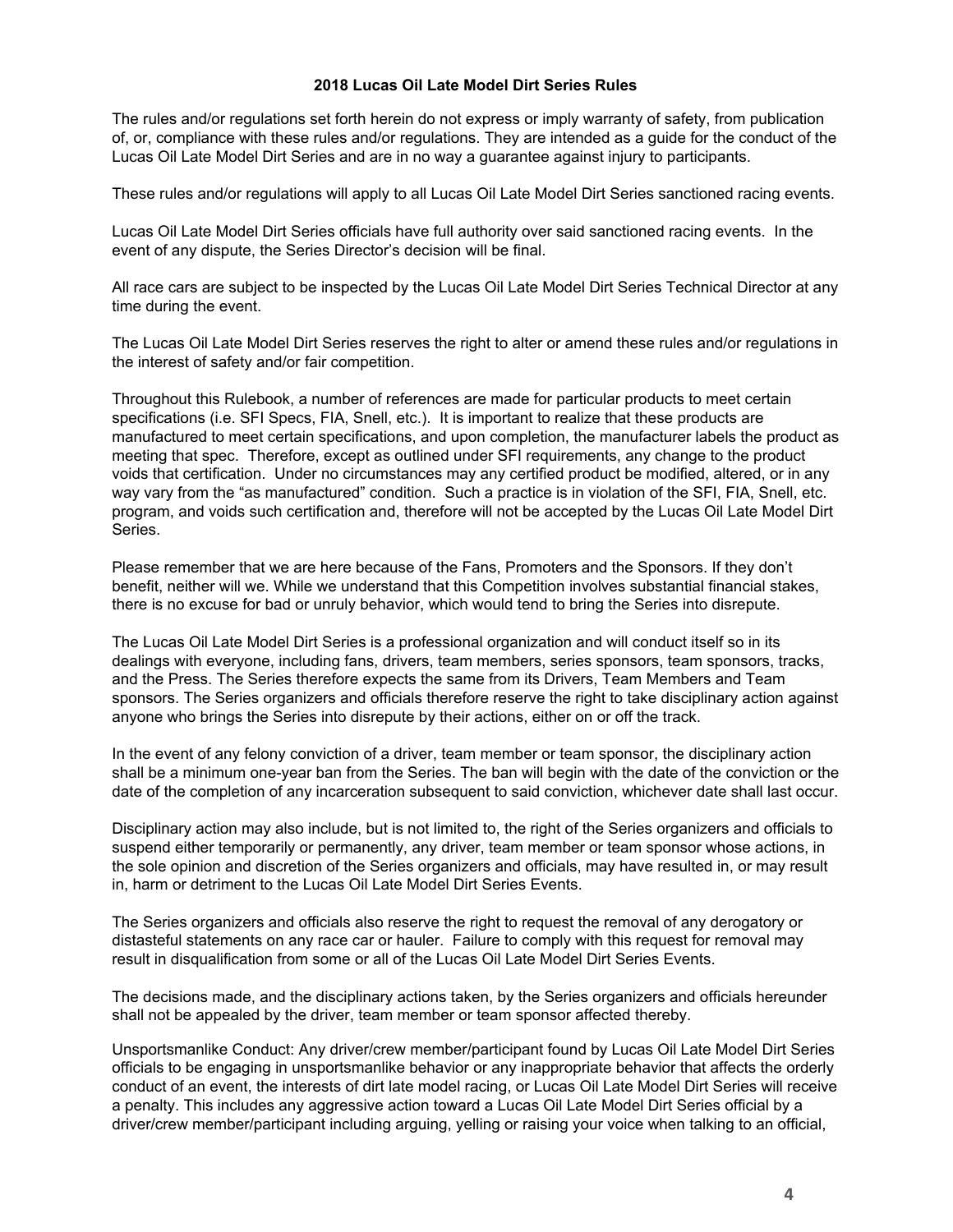touching the official in any physical way, and any social media posts, public or private statements that are offensive or detrimental to the Lucas Oil Late Model Dirt Series or an Lucas Oil Late Model Dirt Series official. driver/crew member/participants are solely responsible for the actions of all team members at all times. In the event that a team member shows unsportsmanlike conduct, Lucas Oil Late Model Dirt Series officials may penalize the driver/crew member/participant for the actions of the team member in addition to any penalty to the team member for his/her actions.

No driver or crew member may be under the influence of alcohol, drugs or any other controlled substances while competing. The Series reserves the right to require drug testing in order to assist its enforcement of the Series' no alcohol and no drug policy. Decisions on drug testing and disciplinary action (which may include, but is not limited to immediate ejection from a track, a fine of \$500.00, a 90-day suspension, and/or a denial of further entry to Lucas Oil I-10 Race Promotions, Inc. sanctioned events) is at the sole discretion of the Series.

*Any driver entering and competing in a Lucas Oil Dirt Late Model Series event acknowledges and accepts the following: Lucas Oil Late Model Dirt Series and its assigns may use the driver's names, pictures, likeness, and performances in any way, medium, or material. Including without limitations by and through, television, radio air-wave: cable and satellite broadcasts, film productions, videotape reproductions, audio-take reproductions, transmissions over the Internet and public and private on-line service authorized by Lucas Oil Late Model Dirt Series and the like, before, during and after the event for promoting, advertising, recording or reporting in the event or any other Lucas Oil Late Model Dirt Series sanctioned event, and do hereby relinquish all rights there to for these purposes, provided however that the car owner and driver shall retain the exclusive use of its or his name; picture and likeness in connection with product endorsements and the sale of products, services, concessions and merchandise.*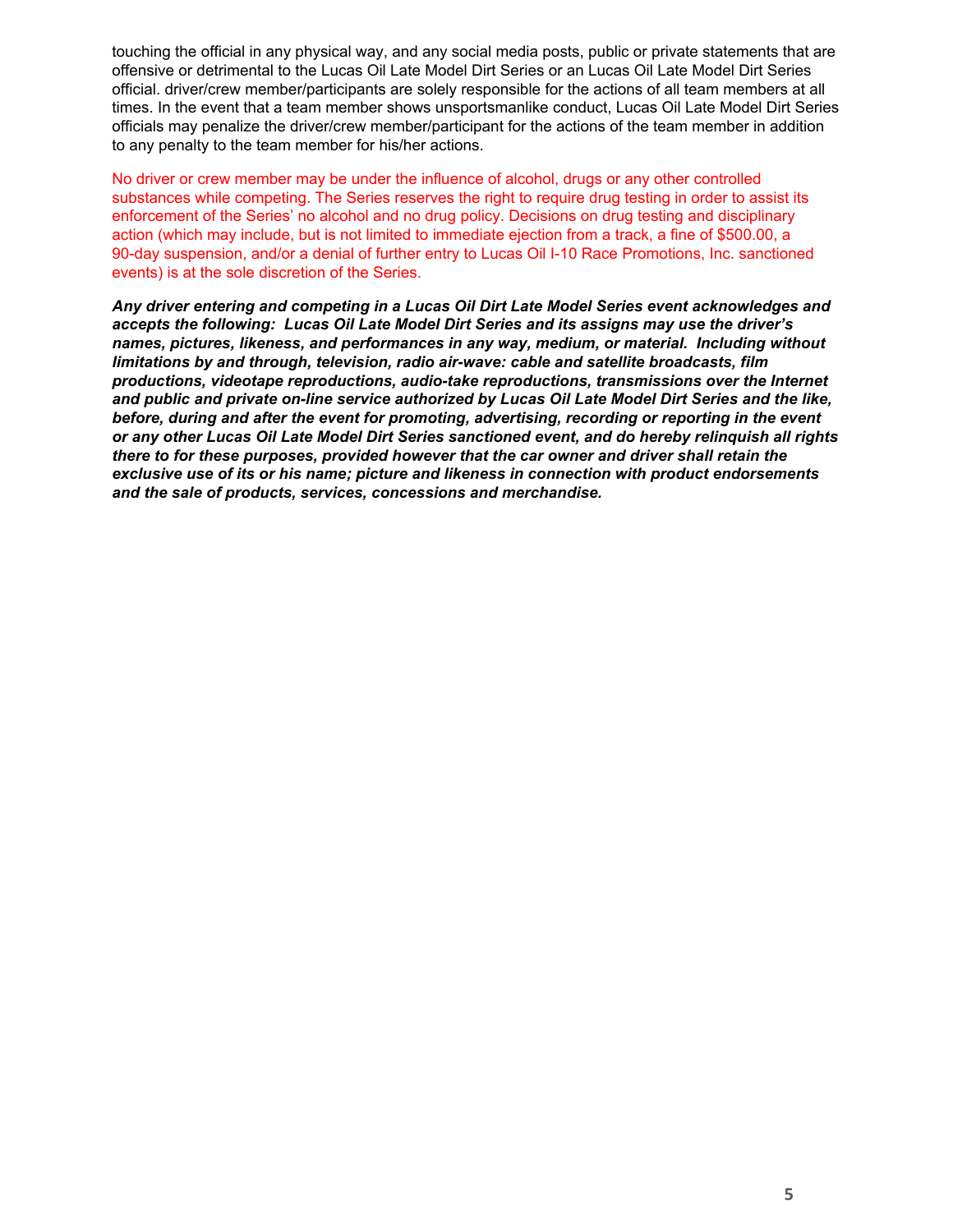## **1.0 Series Championship**

#### **1.1. 2018 Points Fund Criteria**

A.) Drivers must compete in 80% of events during the 2018 Lucas Oil Late Model Dirt Series season to be eligible to receive banquet awards or special category awards at the 2018 Championship Awards Banquet.

## **1.2. Awards Banquet**

A.) The 2018 Awards Banquet will be held in December (Date, Time and Place to be announced.) Any driver not attending the Awards Banquet will only receive half of their monetary award, which will be held until the first event of the 2019 season.

## **2.0 Rookie of the Year**

#### **2.1 Prize**

A.) There will be a Rookie of the Year prize for the 2018 season. This will be a cash prize of \$10,000.00.

#### **2.2 Application Process**

A.) Drivers' eligibility for the Rookie of the Year Award will be determined by the Lucas Oil Late Model Dirt Series officials as follows:

i.) Drivers wishing to compete for the Rookie of the Year Award must indicate their intention by applying, in writing, to the Lucas Oil Late Model Dirt Series. Letter of Application should contain the following information as a minimum: age, years of racing experience, years competed in Super Late Model division, number of races won, biggest purse won in Super Late Model events, list of achievements and etc, details of car/team for the forthcoming season, and photos if available.

ii.) Application letters must be received before the first intended Lucas Oil Late Model Dirt Series event, or in any event prior to the end of March 2018 and the participant has perfect attendance.

## **2.3 Eligibility**

A.) Eligibility will be determined by the number of years, or partial years of Super Late Model driving experience. Five (5) years of super late model driving experience will serve as a guideline. Eligible drivers may compete for Rookie of the Year honors, provided that they have not declared in any previous Lucas Oil Late Model Dirt Series Rookie of the Year Championships. Number of wins and size of purses won will also be taken into consideration.

# **2.4 Approval**

A.) The Lucas Oil Late Model Dirt Series will have final approval on eligibility. Example: Any driver who has less than 5 years experience, but has won a significant amount of \$10,000 to win events, may not be considered eligible. On the other hand, any driver that has slightly more than 5 years experience, has never won a significant amount of \$10,000 to win event, and has run predominantly local may be eligible.

## **3.0 Appearance Money and Winners Circle Program**

## **3.1 General Information**

A.) Appearance money of \$700 will be paid to the top twelve (12) in points at each event. This money will be paid in addition to any purse monies the driver might receive. (See Autograph Sessions)

B.) Past non-defending series champions will receive an extra \$100 in appearance money. The defending series champion will receive an extra \$300 in appearance money.

## **3.2 Eligibility**

A.) All drivers in the top twelve (12) in points will be eligible for the 2018 Winners Circle Program. For the first five (5) points races of 2018, the 2017 final points standings will be used.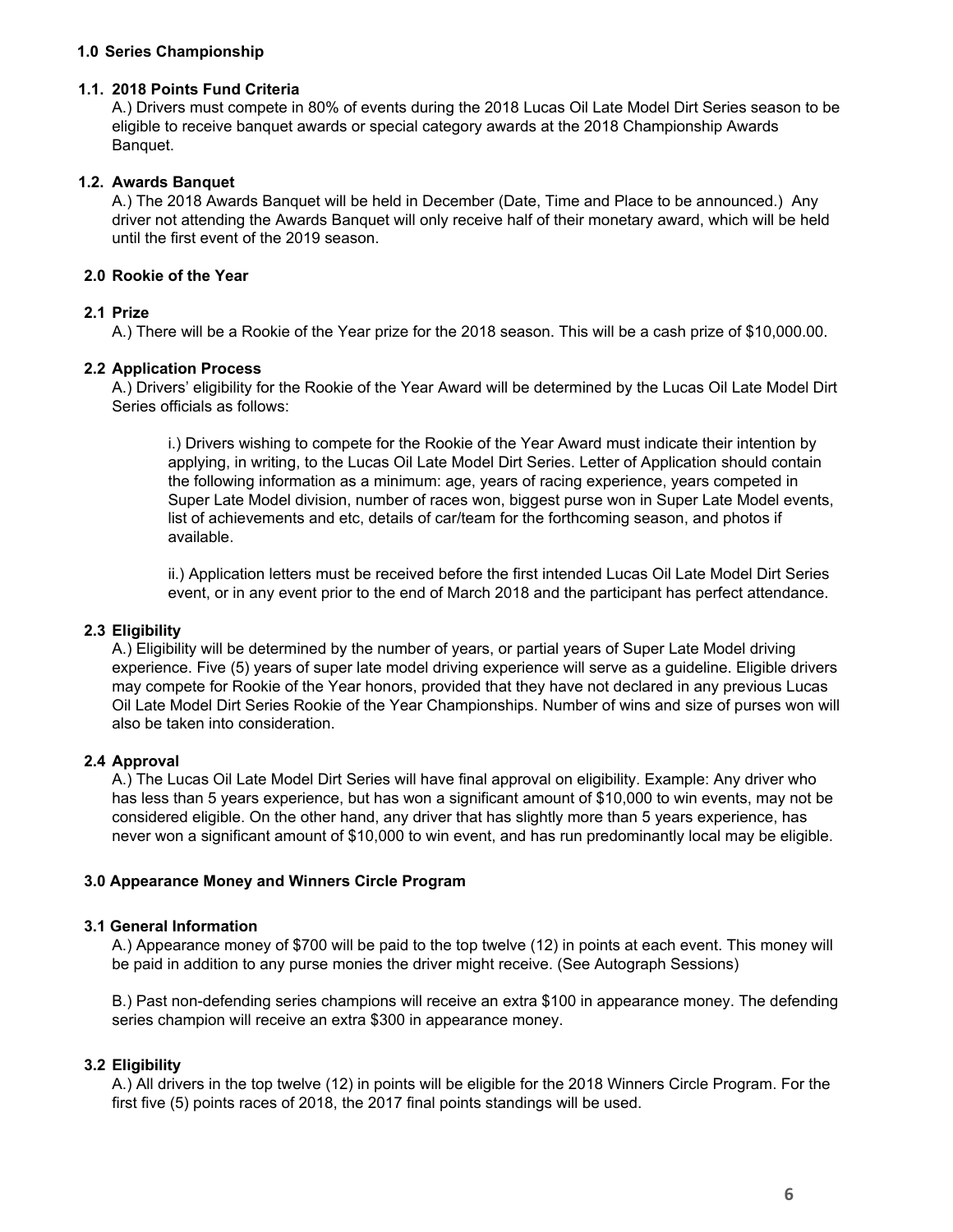# **3.3 Make-Up Policy**

A.) If a driver that is in the top twelve (12) in point standings misses any event(s), that driver must make-up total number of missed event(s) before driver is eligible once again for winners circle money.

# **3.4 Guidelines**

A.) The program will consist of \$8,400.00 per venue, payable at the rate of \$700.00 to each driver in the top twelve (12). On a multi-day event, drivers must be in attendance each day of competition. This money will be paid to the driver in addition to any purse monies he might receive.

B.) When the National Average for Diesel Fuel Prices according to www.eia.gov/petroleum/gasdiesel/ is above \$4.00 per gallon as of the Tuesday prior to the event, all eligible drivers will receive an additional \$100 in appearance money.

C.) When an event is rained out or postponed after the pit gates have opened, all eligible drivers will receive 50% of the appearance money.

## **3.5 Program Updates**

A.) The Winners Circle Program will be updated after every race, and not on a weekly basis.

# **4.0 SAFETY EQUIPMENT**

## **4.1 Batteries**

A.) NO batteries to be located in the driver's compartment/cockpit.

B.) The battery must be securely mounted with positive fasteners and brackets.

C.) The battery terminals must be insulated or enclosed with a non-conductive material that will prevent contact with any part of the race car should the battery become dislodged from the battery mount.

D.) One (1) mandatory battery disconnect switch must be installed on the rear deck, behind the driver seat, in a location that is easily accessible from outside the race car. The switch must be clearly labeled with off/on direction. The switch must be directly in-line with the NEGATIVE battery cable and be capable of completely disconnecting the NEGATIVE terminal of the battery from the race car. Negative or "ground" wiring connections must not be made anywhere from the battery negative terminal to the input side of the disconnect switch. An additional battery disconnect switch within the driver's reach may also be used

## **4.2 Seats**

A.) All seats must be full containment type constructed of aluminum or cabon fiber (SFI 39.2 rated) to the general design specifications of SFI 39.2 standards. Design shall include comprehensive head surround, shoulder and torso support system, and energy impact foam.

B.) SFI 39.2 certifiied seats are recommended for all drivers. SFI 39.2 certified seats will be mandatory for all perfect attendance drivers on **August 1st, 2018**. All other drivers will receive three (3) full weekends grace period before required compliance. Perfect attendance drivers with a certified seat will receive a fifty (50) point bonus at the first race after August 1st, 2018.

C.) A non SFI 39.2 seat with bolt on kits will be permitted with a seat manufacturer produced kit and a base seat acceptable to the seat manufacturer. Components must include comprehensive head surround, shoulder and torso support system and energy impact foam. Must be installed in accordance to seat manufacturer's instructions. Non SFI 39.2 seats must be made of aluminum.

D.) Seats must be used as supplied and instructed by the seat manufacturer.

E.) Seats must be mounted to a seat frame that is welded to the race car frame/roll cage structure. Attaching points, angles, and materials for the seat frame and mounting of the seat to the seat frame must be in accordance to the seat manufacturer's instructions.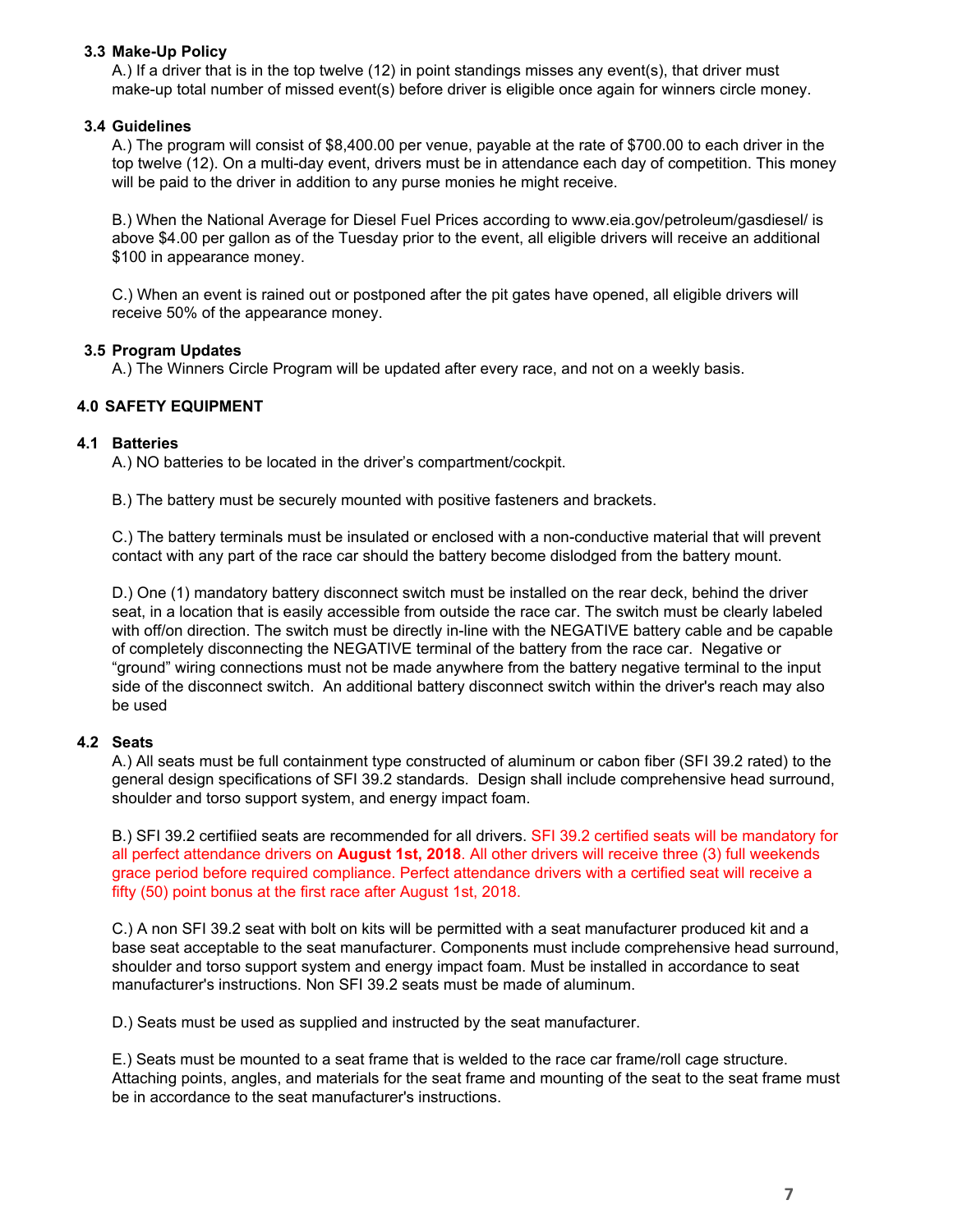F.) Seat mounting brackets must use properly sized bolts and washers for the hole in bracket. No oversized holes or slotted holes in the bracket.

#### **4.3 Restraint Systems**

A.) The use of a five (5), six (6) or seven (7) point driver restraint system certified to SFI Spec 16.1 or 16.5 is REQUIRED, no exceptions. All driver restraint systems shall not be in excess of two (2) years of age past the date of manufacture. The use of a seven (7) point driver restraint system is strongly recommended. All mounting points of the racing harness MUST be mounted properly in accordance with the manufacturer's instructions, and securely mounted to the chassis with the use of grade five (5) or better hardware.

## **4.4 Window Nets**

A.) Window nets certified to SFI Spec 27.1 or safety nets certified to SFI Spec 37.1 are strongly recommended and must be mounted in accordance with the manufacturer's instructions and technical director's satisfaction.

## **4.5 Drive Line**

A.) A drive line "sling" is REQUIRED.

## **4.6 Helmets**

A.) A helmet certified to Snell SA2010/FIA-8860, Snell SA2015/FIA-8860, SFI 31.1/2010 or SFI 31.1/2015 is REQUIRED to be worn during competition or on the racing surface at all times.

## **4.7 Driver Suits**

A.) A driver suit certified to SFI Spec 3.2A/5 is REQUIRED to be worn during competition or on the racing surface at all times.

## **4.8 Gloves**

A.) Gloves certified to SFI Spec 3.3 are REQUIRED to be worn during competition or on the racing surface at all times.

## **4.9 Socks and Shoes/Boots**

A.) Socks and Shoes certified to SFI Spec 3.3 are REQUIRED to be worn during competition or on the racing surface at all times.

## **4.10 Cockpit Tubs**

A.) Eighteen (18) gauge steel or one and one-eighth inch (1 1/8") aluminum "cockpit tub" to protect front, sides and rear of driver is HIGHLY RECOMMENDED.

## **4.11 Head and Neck Restraints**

A.) Head and neck restraint devices/systems are REQUIRED.

B.) At all times during an event (practice, time trials, and competition), drivers must connect their helmet to a head and neck restraint device/system certified to SFI Spec 38.1, and must be acceptable to the Lucas Oil Late Model Dirt Series. The device/system must display a valid SFI Spec 38.1 label. The head and neck restraint device/system, when connected, must conform to the manufacturer's mounting instructions, and must be configured, maintained and used in accordance with the manufacturer's instructions

C.) It is the responsibility of the driver, not the Lucas Oil Late Model Dirt Series, to ensure that his/her device/system is certified to SFI Spec 38.1, correctly installed, maintained, and properly used.

## **4.12 Fire Suppression**

A.) All race cars must be equipped with a thermally deployed automatic fire suppression system. The fire suppression system will consist of a DOT approved cylinder manufactured from aluminum or steel with a capacity of ten pounds (10lbs.) of fire extinguishing agent, steel or steel reinforced lines, and two (2) thermally activated discharge nozzles.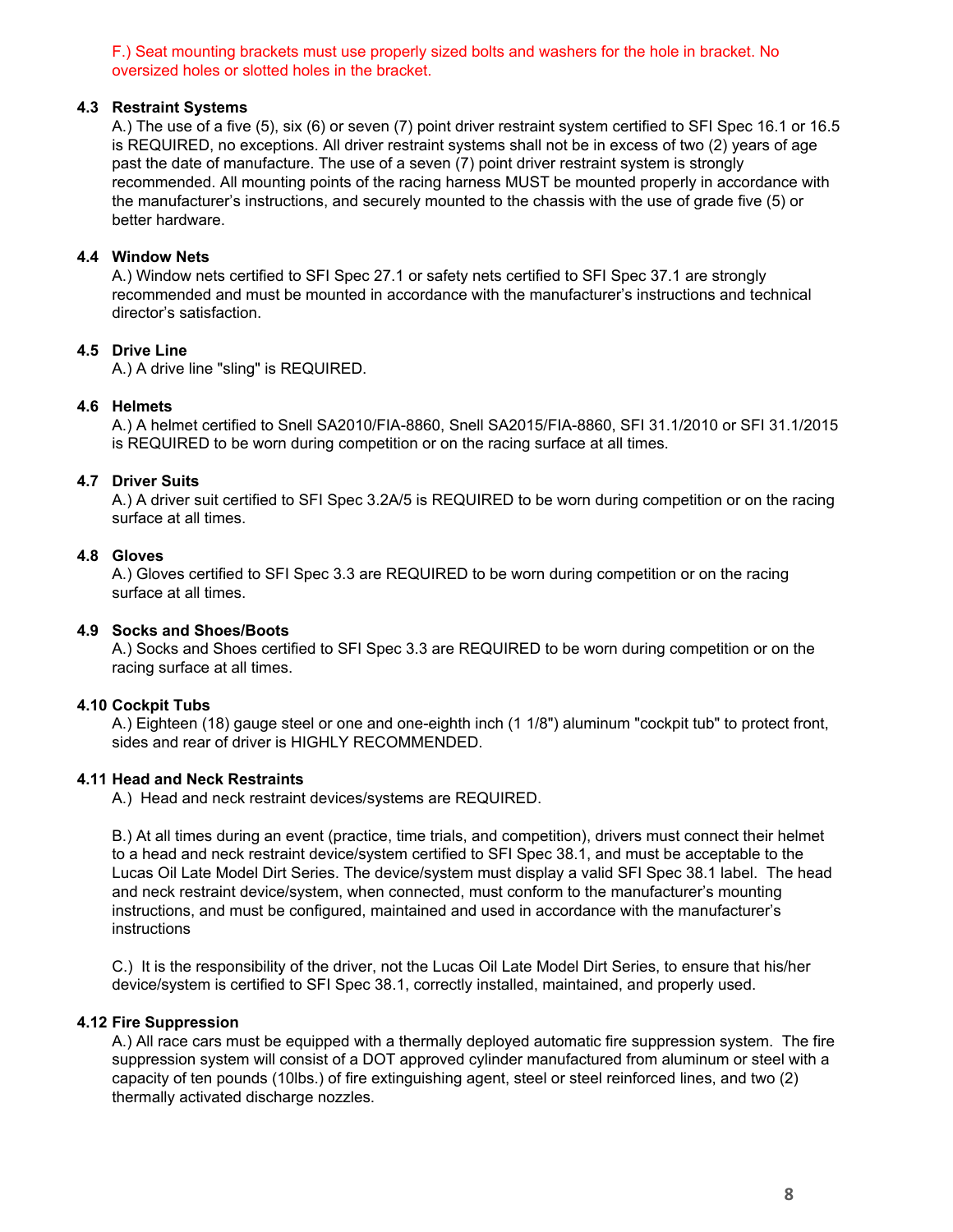B.) All systems must meet or exceed SFI 17.1 specifications.

C.) Systems must be fully charged with ten pounds (10lbs.) of DuPont FE-36, 3M NOVEC 1230, or Fire Aide and display a legible and valid SFI and manufacturer label depicting fire extinguishing agent, capacity, and certification date. Cylinders that or beyond useful certification date must be inspected, serviced and re-labeled by the manufacturer.

D.) Cylinders must be mounted forward of the fuel cell. Cylinders must be securely mounted to the frame/roll cage assembly. The certification label must be unobstructed and easily accessible for inspection when the mounting is complete.

E.) The cylinder must be connected to the nozzles with steel or steel reinforced lines.

F.) Two (2) thermally activated nozzles must be used. One (1) nozzle must be located directly above the fuel cell in the fuel cell area and the second nozzle must be located in the driver cockpit area. An optional engine bay nozzle may be added.

G.) An optional manual override cable may be added to the system.

#### **5.0 Race Event Procedures**

#### **5.1 Sign In**

A.) It will be the responsibility of all drivers/teams to sign in and pay their entry fees prior to the drivers' meeting. The sign in will be conducted at the Lucas Oil Late Model Dirt Series official trailer at a designated location in the pit area. ONLY a driver or crew representative shall be allowed to sign in the car that is at the track prior to cut off. Lucas Oil Late Model Dirt Series officials may draw for drivers/teams not present at the track under exceptional circumstances beyond the control of Lucas Oil Late Model Dirt Series officials or the drivers/teams being signed in. The pill draw will be closed once the drivers' meeting begins.

B.) Each driver must read and must decide if he/she is going to sign the tax registration portion and the competition and enforcement portion of the registration form to be eligible to compete in a Lucas Oil Late Model Dirt Series event. By signing the form, the driver understands that the rules and enforcement calls and decisions of the Lucas Oil Late Model Dirt Series are final.

C.) By entering, Time Trials and/or racing in a Lucas Oil Late Model Dirt Series event, you are accepting these rules and regulations being those under which you are prepared to race.

D.) It is a condition of entry that the drivers' registration rorm is completed and handed in prior to the driver's first series race of the season. If a driver changes cars or teams during the season, it is his/her responsibility to re-register. It is also the responsibility of the team/driver to fill out a sponsorship registration card upon sign-in. These cards will be used for the announcement and publication of sponsors throughout the season. If there is a change in sponsorship, it is the teams/drivers responsibility to notify the P.R. Director.

## **5.2 Entry Fees**

A.) All drivers/teams will pay an entry fee for each event as follows:

i.) Any show \$20,000 to win and less will carry a \$125 entry fee.

ii.) Entry Fee must be paid before a team will be allowed to draw for time trials.

iii.) In the event of a rain out, cancellation or postponement (other than next day), all entry fees will be refunded or held over at teams' request.

iv.) Entry fees are collected on a race-to-race basis. Each race will be separate. Entry fees collected will only be good for that event. Only in the event of a rain out will the entry fee be carried over to a future event.

## **5.3 Driver Communication**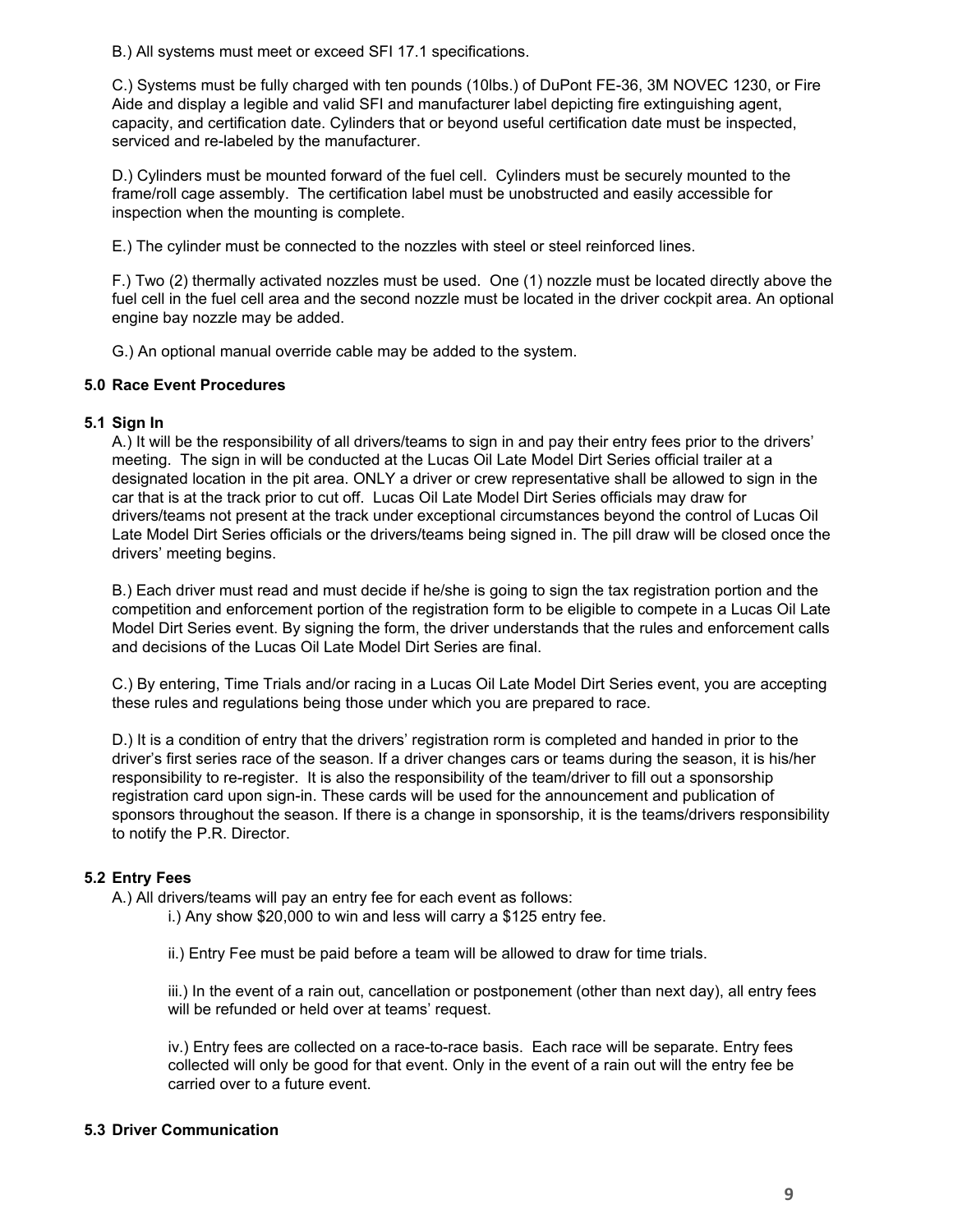#### A.) One-Way Single Channel Radio Reveivers

i.)One-way radio receivers are required to be used in every portion/segment of an event. If you do not own a one way radio receiver, the series has rental units available for a \$20 rental fee.

ii.) Race Director and Head Scorer are the only people permitted to transmit on a one-way radio receiver device. Use of any other type of radio is not permitted.

iii.) Approved single channel one-way radio devices include: Nitro Bee, Raceceiver Fusion, or Racing Electronics Solo.

## B.) Signaling

i.) Lights are not premitted

ii.) (2) Two inch (2)" maxium diameter with a length of thirty inches (30") are allowed to signal from a safe area where pit pass access is required. No signalling from the general admission area unless overwise instructed at a drivers meeting.

## **5.4 Technical Inspection**

A.) Technical inspection will be held at an area designated by the technical inspectors, and all cars must sign in and pass through technical inspection before going out onto the track. No exceptions. Failure to follow this procedure may result in forfeiture of qualifying time.

B.) All race cars must pass through technical inspection before driver's meeting. ALL race cars must pass technical inspection before a technical sticker is issued.

C.) Any changes or alterations required must be completed, and the race car returned to technical inspection before Hot Laps. No sticker means no Hot Laps. No exceptions.

D.) After a race car has passed technical inspection, and sticker has been issued, No alterations may be made to the race car. Any changes to spoiler height, deck height, quarter panels, doors or any other part of body will result in loss of qualifying time or loss of position in either Heat Races or B-Mains.

E.) Spot-checks can be made by the technical inspector at any time, and penalties will be applied to cars found illegal after tech stickers have been issued. All race cars are subject to be inspected by the Lucas Oil Late Model Dirt Series Technical Director at any time during the event.

F.) Any race car found to be illegal, as a result of changes, on the starting grid for the A-Main or a B-Main, will be changed back to legal and start from the rear. Changes may not be made on the grid, car must return to the pits. Failure to follow this procedure will result in immediate disqualification, and the grid being filled with the next alternate.

i.) If a driver decides that changes need to be made to his car (such as changing tires) once it has been put into position on the starting grid for the feature, he may not leave the grid to make changes until the field has been sent off on the warm-up lap. It is the driver's responsibility to return before the one-to-go signal has been given in order to start from the rear. No exceptions.

G .) Rear car cover is allowed. It must remain on the rear of the car, and must be fastened to the rear t-bar and cannot exceed outside of the rear quarter panels. The cover must be removed prior to leaving pit stall. No covers of any kind under the car or covering wheel openings. Each team will receive one (1) verbal warning for the 2018 season. A second infraction will result in a loss of Hot Laps, a loss of qualifying lap, or placement to the tail of your next scheduled event, depending upon when said second infraction occurs.

## **5.5 Drivers Meetings**

A.) It is the responsibility of ALL drivers to attend the drivers meeting. In most circumstances, the drivers meeting will be held prior to hot laps at the Lucas Oil Late Model Dirt Series Official Trailer.

B.) Any rule, format or schedule changes will be discussed at the drivers meeting.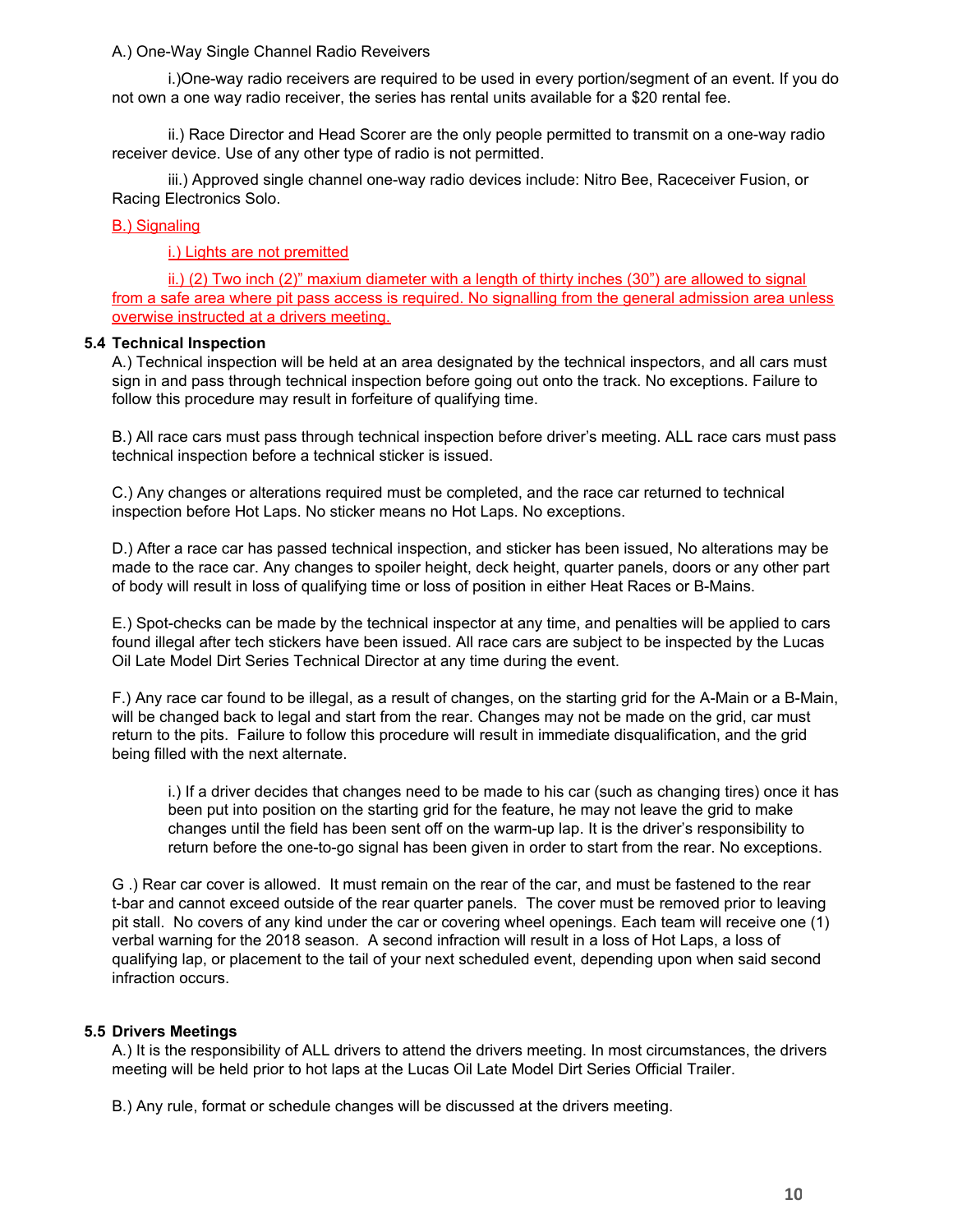C.) ALL DRIVERS will be responsible for information discussed at the drivers meeting. The drivers meeting is not a social gathering. Driver and/or team representative attendance and attention are mandatory.

## **5.6 Hot Laps**

A.) All Drivers will be allowed one (1) Hot Lap session per day - either one-day show or two-day show. Hot Laps will be conducted in groups (minimum ten (10) cars) in order, as per the draw. Drivers/teams are responsible for knowing what group the driver/team is in. Lineups will be posted at the Lucas Oil Late Model Dirt Series official trailer in the pits. Drivers must Hot Lap in their assigned groups. If a Driver does not make it to the staging area in time for his assigned session, that driver will not be allowed to Hot Lap. No exceptions.

# **5.7 Time Trials**

A.) Drivers must time trial in the order that they drew. If the driver misses their time trial qualification spot for whatever reason, the driver will only receive one (1) qualification lap at the end of the time trial line. If the driver uses this option the driver can not start better than the first non-transfer spot in a heat race.

B.) If four (4) cars are transferring, the highest starting position will be fifth (5th).

C.) It is the drivers/teams responsibility to be in their qualifying spot on time, in most instances, qualifications will be immediately after hot laps. If you are one of the drivers/teams that draw an early number, you need to be ready to be in line first. Be ready to be in line as soon as the last hot lap group finishes on the track.

D.) Group qualifying format will be used with four (4) heats or more.

E.) Cars will qualify two (2) laps back to back. Once the green flag is given to the driver to start the qualification run, there will be no wave offs. Drivers exiting the track for whatever reason will not be allowed to return to qualify.

F.) Cars will either be weighed before or after qualifying, depending on the layout of the current racetrack, and will be determined by the Series Officials. All cars that are judged to weigh light crossing the scales after qualifying will lose their qualifying time and will start at the rear of a heat race. If there is more than one car that has been judged light, those drivers will be lined up at the rear of the heat races by the qualifying order.

G.) Remember that all cars must cross the scales at their sticker weight during Time Trials. There is no burn-off allowance for Time Trials.

## **5.8 Race Format**

A.) Time Trials/Qualifying will determine the lineups for Heat Races. All Drivers must run a Heat Race or B-Main Race in order to transfer to the A-main. Heats will be ten (10) laps unless otherwise notified in the drivers meeting for events paying \$20,000 to win or more. In the event of Heat Race inversions, the race director will announce the inversions at the drivers meeting. The number of transfers and Heats will depend on the number of entrants and will be announced at the drivers meeting.

B.) The number of Heats to be run will be determined solely by the Series Director, and will depend on the number of cars present, track conditions and the race track concerned.

C.) Depending upon the number of heats, either the first three (3) finishers from six (6) heats or four (4) finishers from four (4) heats, will transfer to the A-Main. All other Drivers, in order of Heat finish, will go through to either one (1) or two (2) B-Mains.

D.) If more than sixteen (16) cars are present for the B-Main, they will be split into two (2) B-Mains in the following manner:

i.) If four (4) Heats are ran, positions five (5) through sixteen (16) in Heats one (1) and two (2) will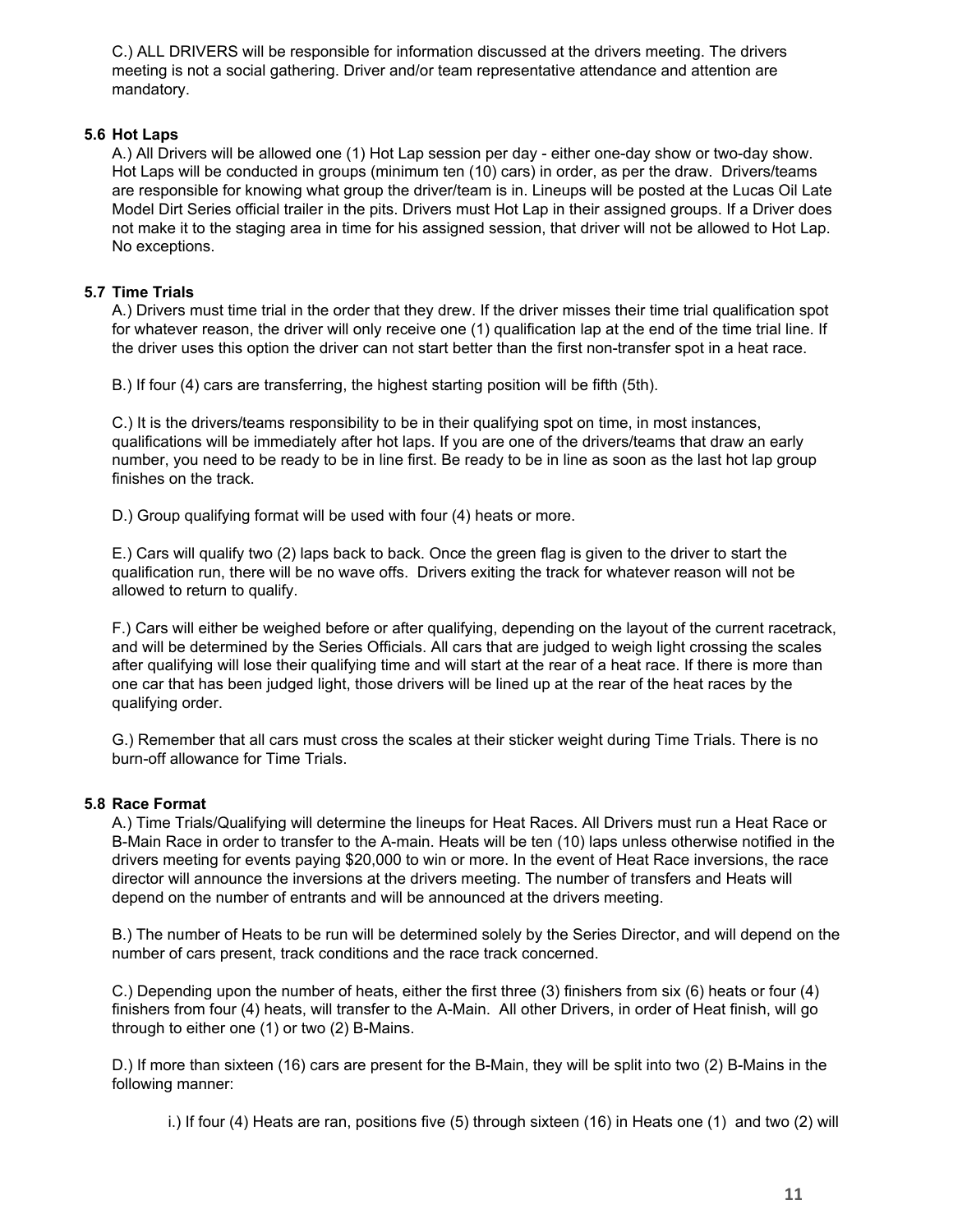go to B-Main one (1), and positions five (5) through sixteen (16) in Heats three (3) and four (4) will go to B-Main two (2).

ii.) If six (6) Heats are run, the split will be Heats one (1), two (2), and three (3) to B-Main one (1) and Heats four (4), five (5), and six (6) to B-Main two (2).

iii.) The top finishers from the two (2) B-Mains will complete the A-Main grid on a side-by-side basis. A maximum of twenty-four (24) or twenty-six (26) cars will start the A-Main (unless otherwise stated in the format), depending on Promoter/Track (see Promoter's Options).

E.) B-Mains will be twelve (12) laps unless otherwise notified in the drivers meeting for events paying \$20,000 to win or more.

## **5.9 Heat Race & B-Main Assignments**

A.) No car will be allowed to change Heat Race or B-main assignments. If it is deemed by the series officials to be a rare and or uncontrollable circumstance, the series reserves the right to allow someone to change their assignment but will start from the rear. Only in rare circumstances will this be allowed by the series director.

#### **5.10 Pre-Race Staging**

A.) Any driver that arrives late to a staging area, either in the pits, or on the track, may be required to start that event from the rear of the field. That shall include but not be limited to: Time Trials, Heats, B-Mains, Drivers Introductions & A-Main.

B.) A brief tech inspection can occur before each event. It is the driver's responsibility to be in line early enough to pass through this technical inspection prior to Time Trials, Heats, B-Mains & the A-Main. If the driver is not in line early enough to pass through tech, this will result in starting the rear of the field or missing that event.

#### **5.11 Ten-Minute Call**

A.) A ten-minute call will be given prior to each A-Main. The ten-minute call may be started during any on track race prior to but not limited to the A-Main. If the ten-minute call begins and a driver misses the ten-minute call, that driver could be forced to start the tail of the given event or race. A grace period may be awarded to the B-Main cars. Heat transferring cars must be on-time.

#### **5.12 Race Procedures and Rules**

#### **5.12.1 Flagging Procedures**

A.) Standard flagging procedures will be used for each event. If, for any reason, the race is run one (1) lap short or long, the race is officially over when the checkered flag falls.

B.) After an on-track incident, the car or cars that come to a stop on the racetrack that were involved in the incident will sent to the rear before the restart. Any cars that stop or spin out to avoid running into an incident may be allowed to keep their position in the line (at series officials discretion). Cars that were running on the lead lap will be sent to the tail of lead lap cars.

## **5.12.2 Starts**

A.) All original starts will be double file and start at the start cone and/or chalk line placed midway between turn four and the starter's stand. Front row should approach the start cone at a moderate pace, keeping nose pieces as even as possible. Once the front row reaches the start cone they may accelerate and the race will be underway. Any driver jumping the original start will be warned for the first offense, second offense - the driver will be moved back a row.

B.) If any driver is penalized to the rear of the field before one (1) complete lap is scored, the remainder of the field should move straight up for double file start. No crossover of the field for re-line ups, unless there are three (3) or more cars missing from a row, then field will be crossed.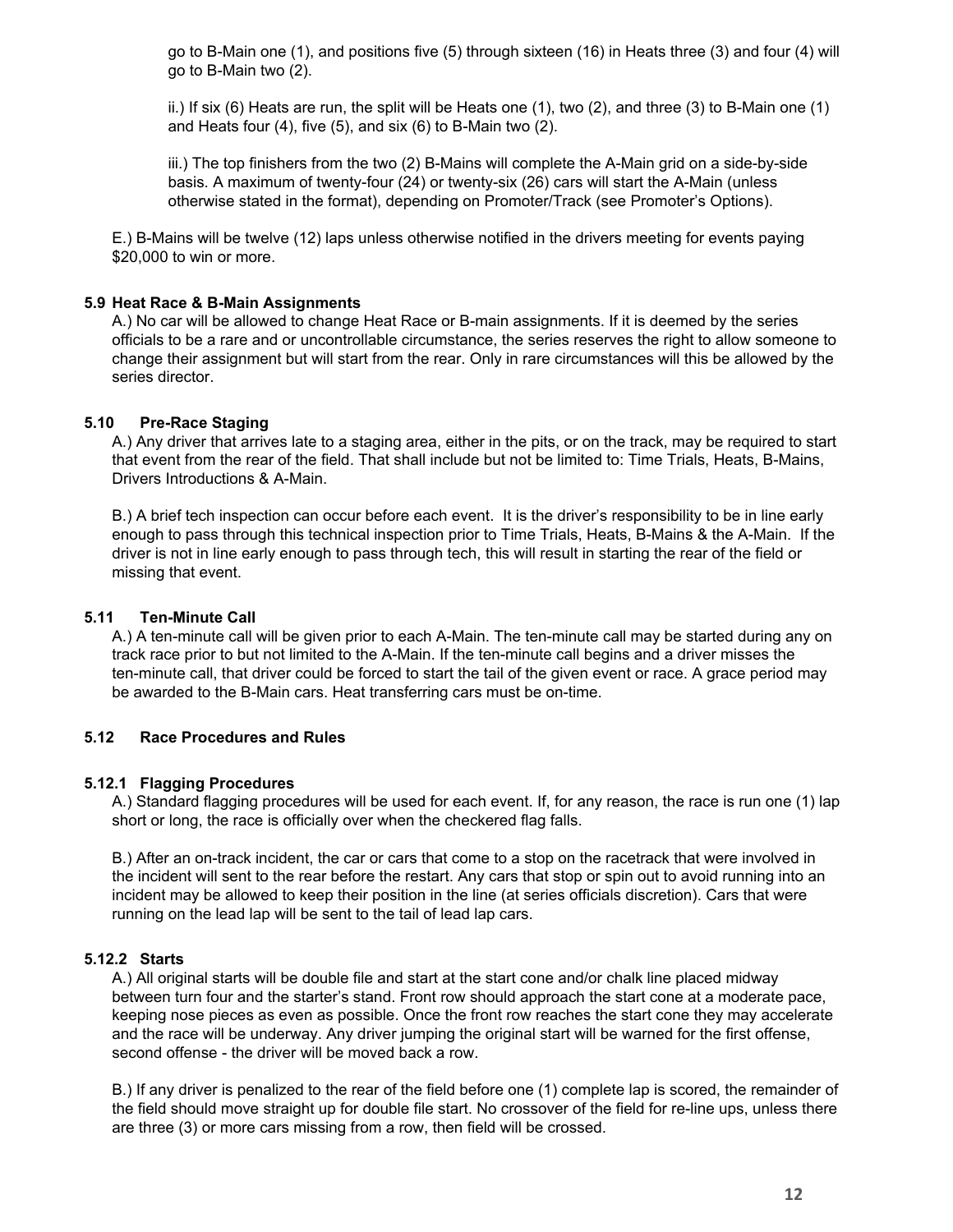# **5.12.2.1 Brake Checking**

A.) Brake checking on a start or restart will not be tolerated. If you change your pace coming to the green flag on a start or restart and cause damage to another car, you will be subject to disqualification from that race with no warning.

## **5.12.2.2 Cautions On First Lap**

A.) Once the green flag drops, the race is officially underway. On the original start and before one (1) complete lap is scored, if only one car is involved in a caution and stops on the track, that car will restart from the tail. If more than one (1) car is involved in a caution before one (1) lap is scored, all cars involved in the caution that came to a stop will receive their original starting positions, provided there are no penalties to be assessed.

## **5.12.3 Caution Procedures After First Lap**

A.) In the event of a caution, the car, or cars, involved in the incident that comes to a stop on the race track, will be sent to the rear. All cars that are indirectly involved in the accident (spinning or stopping to avoid the wreck) will be given their position back.

B.) In the event of either a caution or a red flag, after one (1) start has been attempted, any car that goes into the pits will rejoin the field at the rear.

C.) In the event of a caution, all lapped cars will line up for the restart at the rear of the field by position on the racetrack, and according to the previously completed lap.

D.) In the event of a caution, since there will be no racing back to the yellow flag, the field will line up for restarts in the order of the last completed green flag lap. In order to retain position, a car must have been in position for one scored green flag lap.

E.) Laps will count when the leader plus three (3) cars cross the finish line.

F.) Any driver that spins or stops and is charged with a caution, for the reason of being lapped or is about to be lapped by the leader, and brings out the caution may be scored one lap down from that point onwards in the race. You can be notified by race receiver, series/track official or both.

G.) Any driver, or any member of any team who works on the car during a caution, while the car is still on the track will be judged to have made a pit stop, and will be sent to the rear. Only track or series officials may work on cars on the track, and if the officials are unable to fix a problem, they may send the car to the pits. This rule also applies in the event of an accident. Do not get out of your car unless you are prepared to resume the race at the rear of the field.

J.) All cars pitting under caution in the Heat, B-Main or A-Main will be allowed to re-enter the race and will be scored as long as they make the one to go or restart signal. All cars that miss the one to go or restart signal will WAIT until the next caution to re-enter the race. NO cars will be allowed any re-entering of the race once the entire field has gone by the flag stand after a restart. We reserve the right to amend this policy as needed or dictated by the layout of a given racetrack.

K.) All drivers making a green flag pit stop during the Heat, B-Main or A-Main will NOT be allowed to re-enter the event until the next caution. Drivers will get two (2) courtesy laps to change a flat tire. The courtesy laps begin to count when the official starter indicates that the field is safe and all cars are out of danger. Drivers will re-join the event at the tail of the lap they are scored as long as they make the one to go signal restart.

L.) A designated hot pit area will be announced at the drivers meeting. At tracks where the layout allows for a distinguished hot & cold pit area, cars entering the cold pit area during an event will not be allowed to re-enter the track unless they return before the one to go. There will be NO courtesy laps awarded in the cold pit area.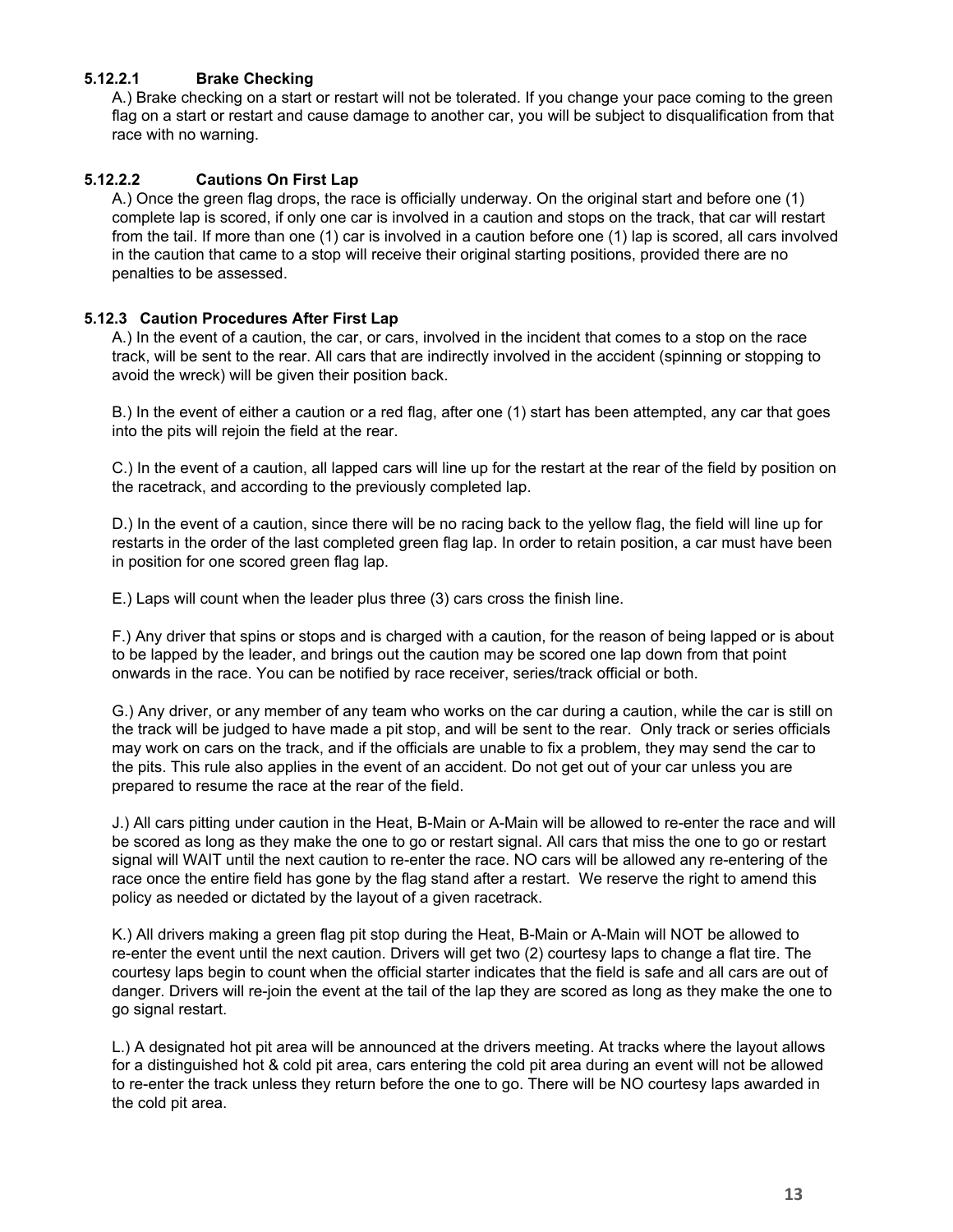M.) Once a caution is thrown, cars must slow down. The field will be put into correct running order in a single-file line. ALL cars one (1) lap or more down to the leader will be placed at the rear of the single-file line. Once the correct running order is established the field will be placed in double-file restart order. The leader of the race will be placed alone in front of the field. Second place car must signal to pre-designated on-track official, choice of either inside or outside. Rest of field will line up double-file.

i.) EXAMPLE #1: Second place driver chooses inside. Third place driver goes outside of second place, fourth place driver goes inside, fifth place driver goes outside of fourth place driver, etc. etc.

ii.) EXAMPLE #2: Second place driver chooses outside. Third place driver goes inside of second place driver, fourth place driver goes outside, fifth place driver goes inside of fourth place driver, etc. Once field is properly aligned, you will be given the one to go signal.

N.) Any driver that stops on the track in order to cause a caution WITHOUT CAUSE is subject to being black-flagged from that event. Causing a caution for the avoidance of being lapped, to gain a restart, or any other reason not related to a mechanical difficulty will be considered WITHOUT CAUSE.

# **5.12.3.1 Lucky Dog Award**

A.) In only the feature event, at each caution flag one car will be given back a lap to the field. i.) The Lucky Dog Award will be given until ten (10) or less laps laps remaining of any A-Main event that is fifty (50) laps or more in total distance.

ii.) The Lucky Dog Award will be given until five (5) or less remaining laps of any A-Main event that is less than fifty (50) laps in total distance.

iii.) The highest running lapped car that is not involved in the caution period will be given one lap. In order to receive the lucky dog award the driver and race car must remain on the track. Drivers and race cars must not pit under the yellow to be eligible. The lucky dog race car may pit during the next yellow after the race has attempted to restart.

iv.) A car will only receive a maximum of one lap per race. In the event that the highest running lapped car has already received the credit the next highest running lapped car that is not involved in the caution will receive the credited lap.

# **5.12.3.2 Red Flag Procedures**

A.) Under red flag conditions, all race cars must come to a complete stop on the race track. i.) Unless directed to by the Race Director or series official, any driver that moves his race car under red flag conditions will be black-flagged and sent to the pits. That driver will not be allowed back on the track and no longer scored for the remainder of the race.

ii.) Teams are not permitted to work on any race car during a red flag, on-track or in the hot pit area. Any team that works on a car during red flag conditions will be black flagged. That driver will not be allowed back on the track and no longer scored for the remainder of the race.

## **5.12.4 Restarts**

A.) Delaware style double-file restarts - defined as leader alone on front row with remainder of the field double filed behind the leader. Second place will have the choice of inside or outside lane.

i.) Delaware style double-file restarts will be used until three (3) remaining laps of any preliminary event.

ii.) Single-file restarts will be used within three (3) remaining laps of any preliminary event.

iii.) Delaware style double-file restarts will be used until ten (10) or less remaining laps of any A-Main event that is fifty (50) laps or more in total distance.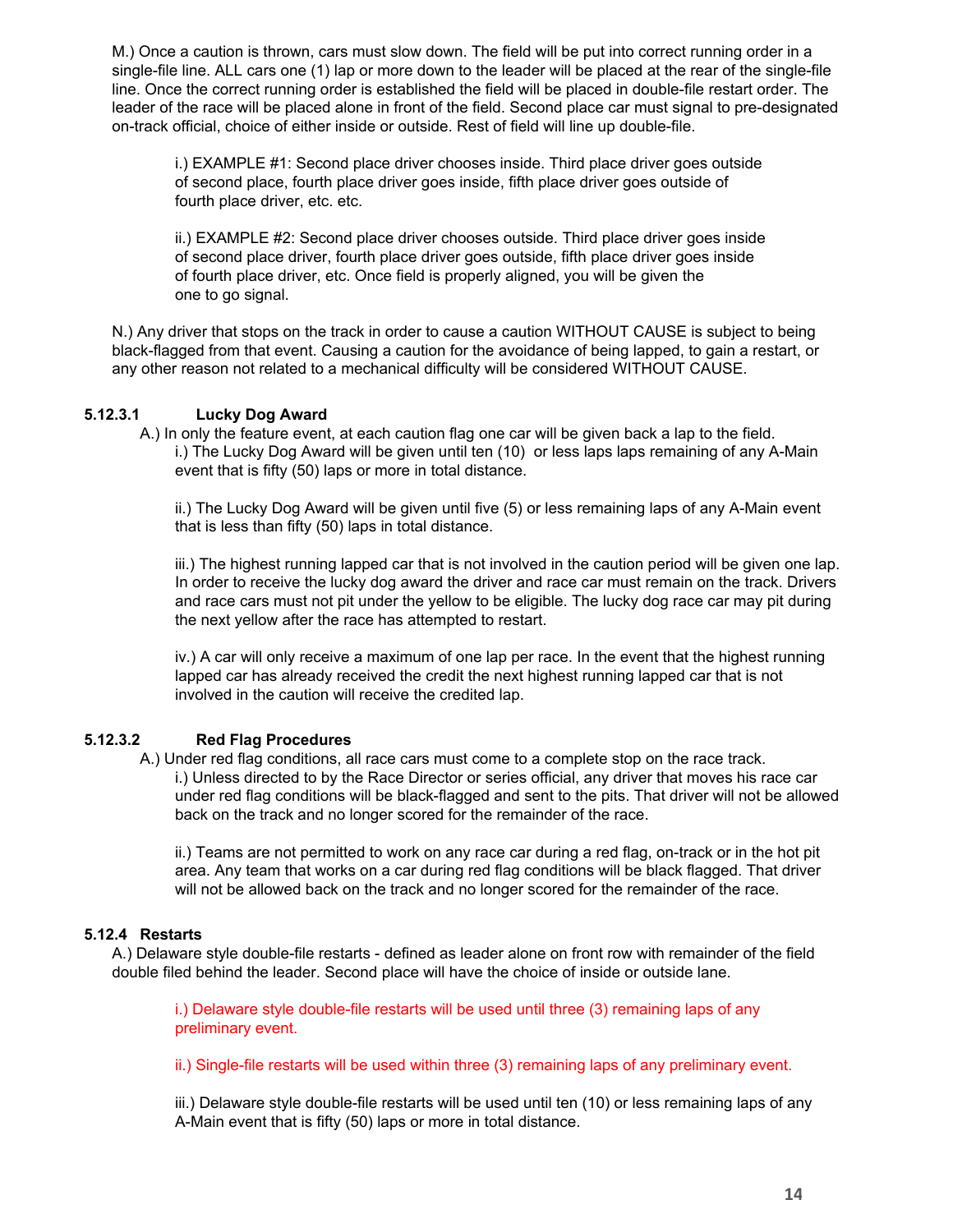iv.) Delaware style double-file restarts will be used until five (5) or less remaining laps of any A-Main event that is less than fifty (50) laps in total distance.

v.) Series officials reserve the right to forgo use of deleware style double-file restarts at any time.

B.) All restarts must be nose to tail. Leader may accelerate exiting turn four at a moderate pace approaching the start cone. If leader accelerates early, defined as accelerating anywhere other than the exit of turn four, the leader will be warned for first offense – second offense they will be moved back a row. Drivers, other than the leader, may not pass until they have passed the start cone. Doing so will be considered a jump-start and result in positions being docked by however many cars you pass plus two (2) at the next caution period or at the end of the race. Any driver (including lead car) passing to the inside of the start cone or hitting the start cone will be penalized one spot at the next caution or at the end of the race.

## **5.12.5 Racing Off-Track**

A.) A driver racing off the racetrack to gain a position may be black flagged and scored last.

## **5.12.6 Spin Rule**

A.) Any driver that is involved in two (2) single car incidents resulting in a caution will be black flagged from that event and sent to the pits.

## **5.12.7 Penalties**

A.) There is a distinct difference between being given the black flag and being disqualified.

i.) Black Flag - means that you have been sent to the Pits and will take no further part in the current race, whether it is a Heat, B-Main or Feature. Your car will not be scored from the Black Flag time onwards.

ii.) Disqualification/Disqualified - means that you will not be allowed to take any further part in the competition from that point on within a given event. No Points or Prize Money will be awarded in the event of a Disqualification whenever it occurs during a particular event.

#### **5.12.8 On Track Penalties**

A.) No changing tires on the grid and no changing tires in the pits once the grid is released for an initial start.

B.) The following penalties will be applied after normal caution procedures have been followed, unless special circumstances apply:

i.) Under green flag or caution flag conditions, the Lucas Oil Late Model Dirt Series Director reserves the right to invoke penalties or suspensions of any driver whose actions are deemed to be overly aggressive, or fall into the category of "rough driving." Drivers will be notified of any penalties that have been levied by the Series Director. All decisions shall be final. *\*Note: This rule is not intended to eliminate competition or accidental contact; however, it is intended that deliberate contact and/or over-driving, will be penalized.*

ii.) Any physical confrontation, either on the race track or in the pits, will result in the aggressor or aggressors being suspended for the next three events or payment of a \$1,500 fine PLUS the loss of 300 points. A second offense will result in suspension for the rest of the season.

1.) Any driver who enters another driver's pit area will be deemed the aggressor. Away from the driver's pit area, both drivers may be considered aggressors. Drivers should be aware that they will be held responsible for any members of their race team, and the above penalties will apply even if the driver concerned is not directly involved.

iii.) Any incidents that occur during the last three (3) championship events of the season could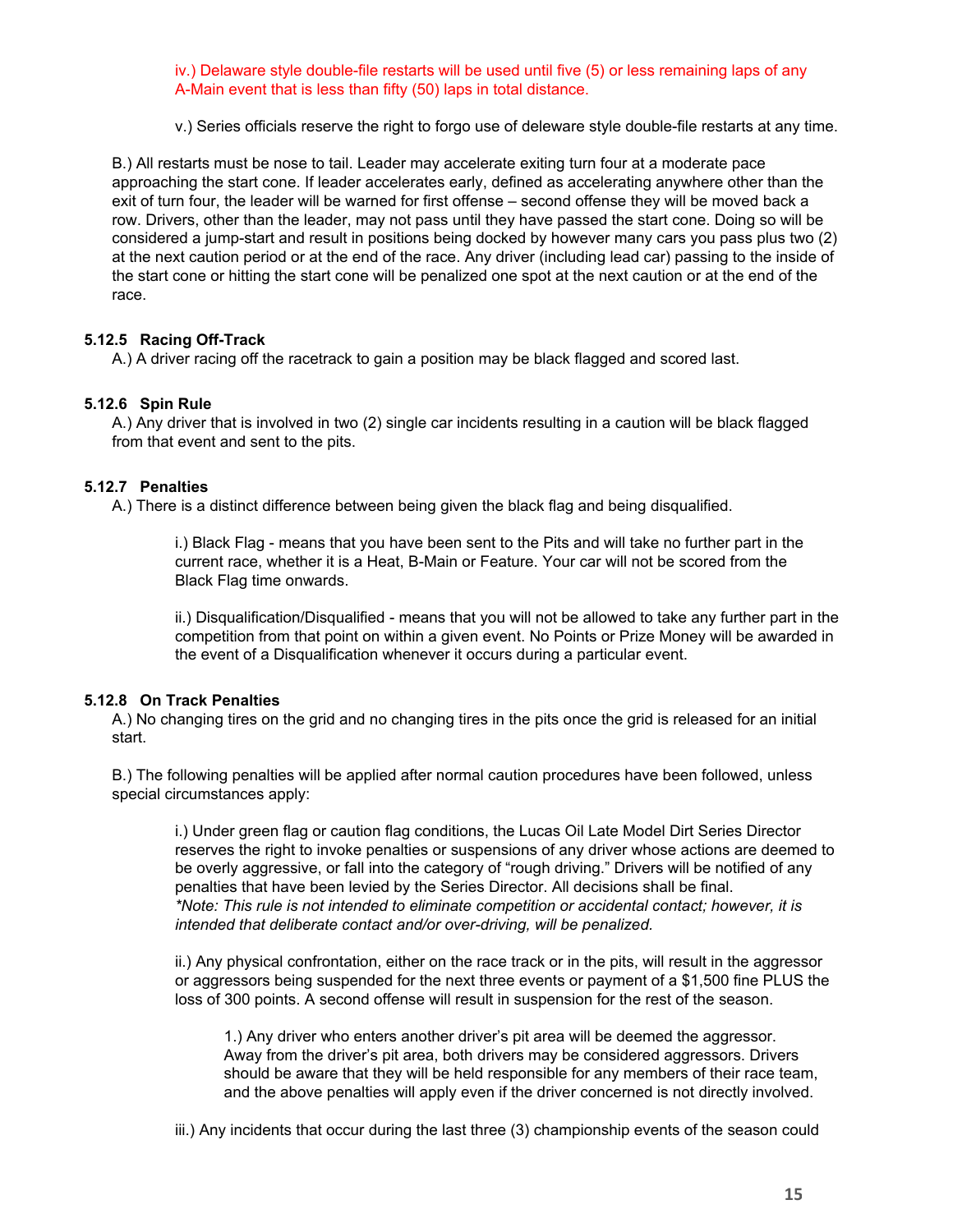result in penalties being applied at the beginning of the following season.

iv.) Any incidents that are judged to be "deliberate acts of aggression", whether on or off the track, under green or caution, will result in disqualification.

*v.)* The Lucas Oil Late Model Dirt Series officials reserve the right to increase the above penalties, depending on the severity of the incident.

1.) Any car that deliberately causes a caution, in the judgment of the Series official or other officials, after the pace laps have been started, or under green flag conditions, or as the race is about to go back to green will be scored one (1) lap down. An exception may be made in the event of a flat tire. At all events, a minimum of two courtesy laps will be given for a flat tire. If a car is black-flagged, it will not be scored from that point on. Failure to leave the track after being black-flagged may result in disqualification.

## **5.12.9 Time**

A.) All Events will be conducted according to schedule in a timely manner. A-Mains will be started by 10:00 p.m. whenever possible. Schedules will be posted in the pits, as will lineups and Time Trial orders. It is the drivers responsibility to adjust their workload accordingly and be ready when called.

B.) As a general rule, from the end of a previous event on the track, drivers will have a maximum of ten (10) minutes to be in position, either on the grid or in the staging area, for the next scheduled event. During Heat Races, drivers must be in the staging area before the end of the previous Heat. For the A-Main, Driver Introductions will begin at the end of the ten (10) minute call time period. If a driver is not in position by the required time during the program, he/she will start from the rear of the field.

C.) Cars must be presented for technical inspection when requested to do so by the technical inspector or Series Director. Delays in getting technical inspection completed, or refusal to unload in a timely manner will result in offending drivers being denied Hot Laps.

## **5.12.10 Weigh-In**

A.) All Cars will weigh in at the scales immediately before, or following, their Time Trials laps, as per the weight rule and track layout. The transferring cars must weigh in immediately following their Heat Races, and B-Mains.

B.) Following the A-Main, all cars that finish the race must cross the scales and weigh in correctly. This includes the winner, who must weigh prior to any winner's interview or presentation held on the front straightaway.

i.) All cars must proceed directly from the racetrack to the scales. Any detour, to anywhere, may result in disqualification or the offending driver being relegated to last place. After Time Trials, any detour will result in loss of time. Should any car stop on the way to the scales, and be touched by anyone other than a race official, the driver will be disqualified. No exceptions.

C.) Any car that does not meet minimum weight after Time Trials will results in loss of time and start at the rear of their assigned Heat Race.

D.) Any car that is light at the scales following a Heat race, B-Main or A-Main will be relegated to last place for that race.

## **5.13 Practice Sessions**

A.) No practice sessions (testing) is permitted within seven (7) days (not including series organized practice nights at an event) prior to a series event at any venue.

B.) No data systems or harnesses are permitted at series orgnanized practice sessions.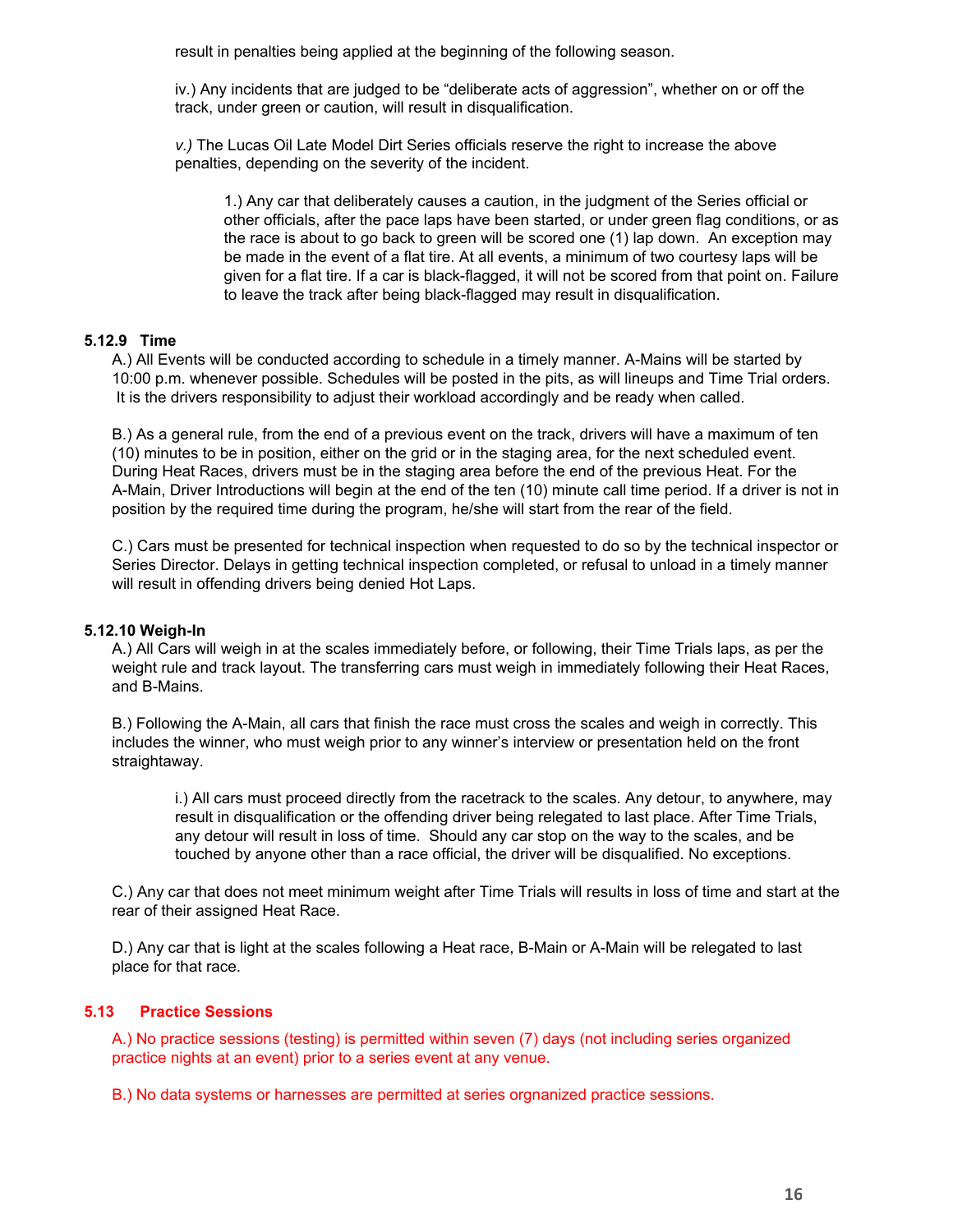## **6.0 Provisional and Alternate Starting Positions**

#### **6.1 Provisional Starters**

A.) A maximum of two (2) provisional starters will be allowed in any A-main. Provisional starters will be the two (2) highest points scorers from the points standings who are in good standing attendance throughout the 2018 season and not qualified for the A-Main.

B.) Any driver can use up to three (3) provisionals consecutively.

C.) All Drivers will begin the 2018 season with eight (8) provisionals. A driver will earn one (1) additional provisional start after every eight (8) attended races.

D.) For the first five (5) points events of the 2018 season, the provisional starters will be determined from the final 2017 points standings, provided the driver has perfect attendance in 2018.

E.) Car owners who owned a race car with perfect attendance during the 2017 season and have replaced the driver for the 2018 season will be eligible for provisional starting spots during the 2018 season.

- i.) For the first five (5) points events of the 2018 season, the provisional starters will be determined from the final 2017 Points standings, provided the driver has perfect attendance in 2018. After all eligible drivers have qualified for a starting position in the feature, the highest finishing car owner from the 2017 season, who replaced his driver for the 2018 season will be eligible to take the next available provisional.
- ii.) Car owner provisionals will only apply for the first five (5) points events of the 2018 season.

F.) The series will revert back to a fast time provisional starter after the perfect attendance drivers and/or car owners have qualified for the feature.

G.) Drivers who fail to arrive at the racetrack before the drivers meeting will be ineligible for a provisional starting spot for the night's A-Main.

i.) Drivers are allowed one (1) unexcused tardiness and still receive a provisional.

ii.) Drivers who are late and present documentation of a hardship can appeal for an excused tardiness, if the top twelve (12) drivers in series points vote the excuse is worthy.

#### **6.2 Emergency Provisional Starters**

A.) A maximum of two (2) emergency provisional starters will be allowed in any A-Main, starting after the qualified field. Emergency provisional starter will be the highest points scorer from the points standings who are in good standing with attendance throughout the 2018 season and not qualified for the A-Main.

B.) Once a perfect attendance driver has used his two (2) emergency provisionals he can be granted additional provisionals as long as all other perfect attendance drivers are in the field. If a driver chooses to use an emergency provisional he/she will receive points for the feature finish but will only be awarded payoff for the difference of start money and their feature finish.

#### **6.3 Promoter's Option**

A.) At selected racetracks, at the discretion of the Series Director, the Promoter may have the option to start two (2) extra drivers at the tail of the field. If this option is exercised, any driver who is allowed to start as a Promoter's option will not earn points towards the National Championship, apart from those points earned up to the start of the feature.

#### **6.4 Alternates**

A.) Any driver in the feature, who is unable to start, will lose his/her position to an alternate. Alternate drivers will be notified of their positions. Once an alternate drive has been called forward to take a position, previous driver may not reclaim that position.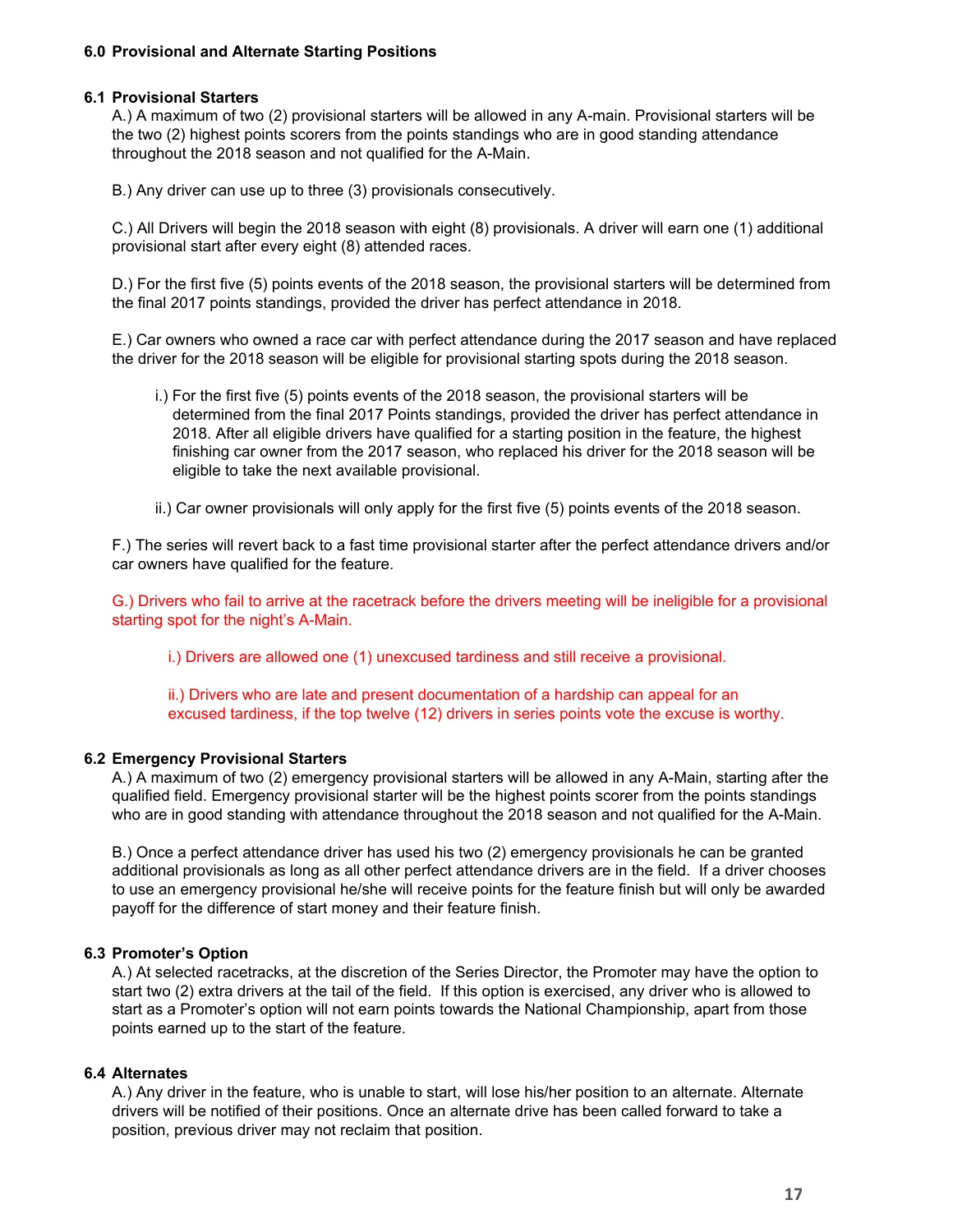B.) No alternates will be allowed to start after the field has pulled away from the starting grid. In the event that a driver is unable to make his assigned grid position, the following cars will be moved forward to fill that position. The grid will not be crossed and re-aligned. Alternates will join on at the back of the field, and not in the empty positions.

## **7.0 Changes / Substitutions**

#### **7.1 Changing Cars**

A.) At the discretion of the Series Director, drivers may change cars at any time between Time Trials and the start of the A-Main. However, any change will result in the driver starting in the rear of his Heat Race, B-Main or A-Main. If a driver chooses to change cars after Hot Laps, that driver will remain in his drawn position for Time Trials. Drivers and teams should remember that once the Series officials have been notified of a car change, the car being withdrawn should not re-enter the event for any reason.

B.) If a driver chooses to change cars, that driver must present his/her car for technical inspection before being allowed on track.

C.) During a multi-day event, a driver may change cars from one day of the event to the next and retain their assigned starting spot for their next scheduled race.

D.) It is the driver's responsibility to notify the Series Director of any desired change.

E.) At all events, once the A-Main has pulled away from the starting grid, no car changes will be permitted.

F.) Certain procedural changes may be implemented during the season. Any changes will only be made with the drivers, teams, promoters and fans best interests in mind. Example: In case of an event being rescheduled at a later date.

#### **8.0 Points Breakdown**

#### **8.1 Earning Points**

A.) Every driver receives fifty (50) "participant points", as long as they pay an entry fee and compete in (at least) Time Trials, Heat Race, or a B-Main.

B.) Overall Fast Qualifier will receive ten (10) points for setting fast time per an event in both Groups A and B.

C.) B-main Points will be awarded as follows to B-main non-transfers:

| 70 | <b>14th</b> | 25 |
|----|-------------|----|
| 65 | 15th        | 25 |
| 60 | 16th        | 25 |
| 55 | 17th        | 25 |
| 50 | 18th        | 25 |
| 45 | 19th        | 25 |
| 40 | 20th        | 25 |
| 35 | 21st        | 25 |
| 30 | 22nd        | 25 |
| 25 | 23rd        | 25 |
| 25 | 24th        | 25 |
|    |             |    |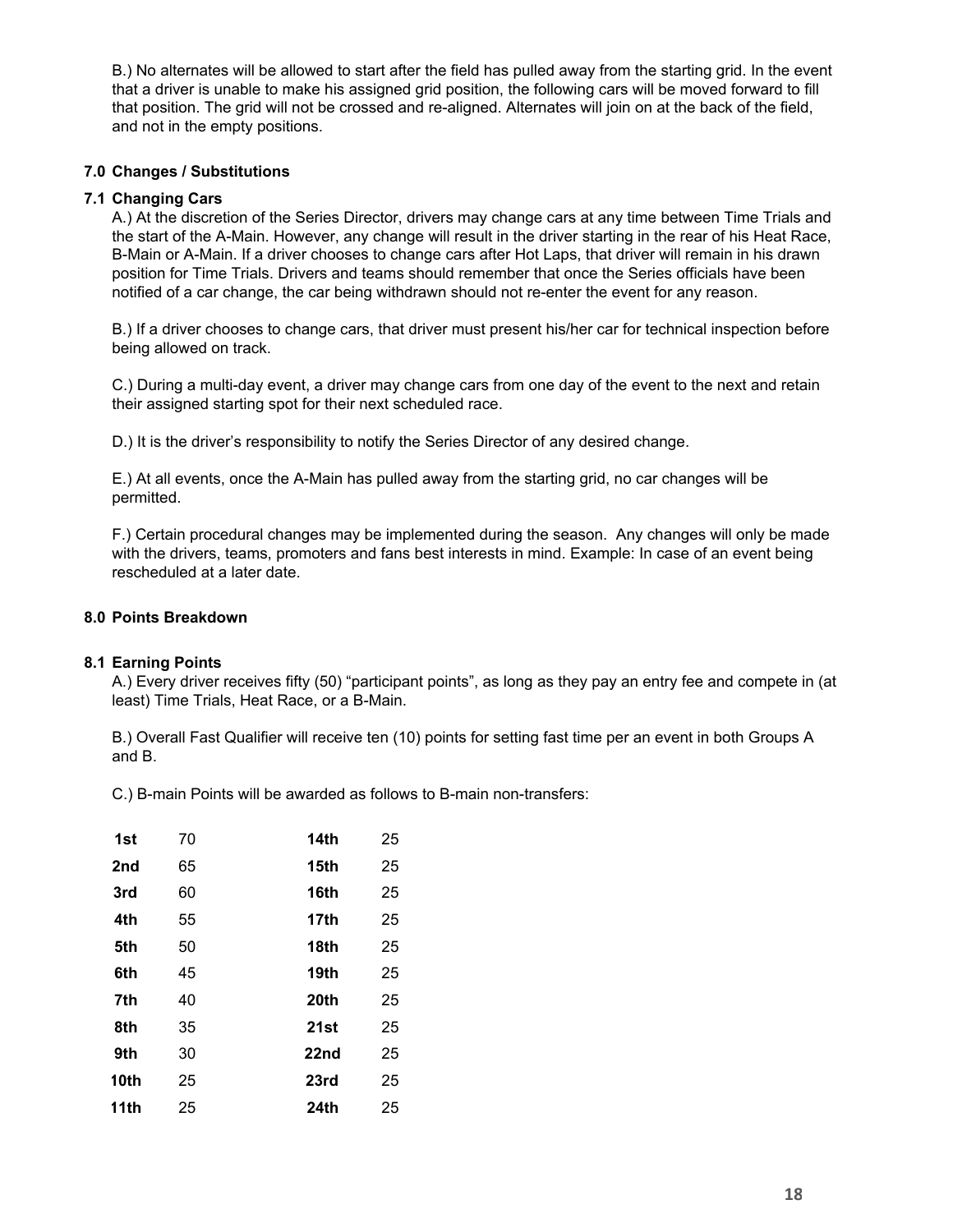| 12th | 25 | <b>25th</b> | 25 |
|------|----|-------------|----|
| 13th | 25 | 26th        | 25 |

D.) To receive B-main points, driver must start B-main event.

E.) Points and/or Fast Time Provisional transfers receive only feature points.

F.) Promoter's Option does not receive A-main points and will be awarded B-main points based on B-main finish.

G.) A-main Points will be awarded as follows:

| 1st  | 200 | 14th        | 110 |
|------|-----|-------------|-----|
| 2nd  | 180 | 15th        | 105 |
| 3rd  | 170 | 16th        | 100 |
| 4th  | 160 | 17th        | 95  |
| 5th  | 155 | 18th        | 90  |
| 6th  | 150 | 19th        | 85  |
| 7th  | 145 | 20th        | 80  |
| 8th  | 140 | 21st        | 75  |
| 9th  | 135 | 22nd        | 75  |
| 10th | 130 | 23rd        | 75  |
| 11th | 125 | <b>24th</b> | 75  |
| 12th | 120 | 25th        | 75  |
| 13th | 115 | 26th        | 75  |

## **8.2 Hardship Points**

A.) Hardship points (75 points) can be earned and continues a driver's perfect attendance in the event of a hardship. The hardship points are only available for those drivers with perfect attendance. The peers of the driver who have perfect attendance by a closed vote award hardship points. The series will not vote unless a tie breaker is needed. This will be handled by the series contacting the perfect attendance drivers to vote on the hardship. If a driver races at an event during this hardship event the driver will forfeit all hardship points. If a driver who receives hardship points decides to drop from the series he will forfeit his hardship points.

#### **9.0 Purse Money**

#### **9.1 Collection of Purse Money**

A.) Under no circumstances will Lucas Oil Late Model Dirt Series officials collect any prize money on behalf of drivers or teams. If you have won money it is your responsibility to collect or make arrangements with the Promoter - it is not the responsibility of the series officials. Prize money will not be collected, credited or otherwise accounted for by any Series official before, during, or after an event.

## **10.0 Rain Outs**

#### **10.1 Postponements**

A.) Should an event be postponed until a later date due to inclement weather, all events that have been completed shall stand good upon returning to the rescheduled event. Any driver not present on the previous date may compete upon payment of entry fee. Drivers entering an event in this way will be tagged on to the rear of events that are left to be completed, by the way they sign in.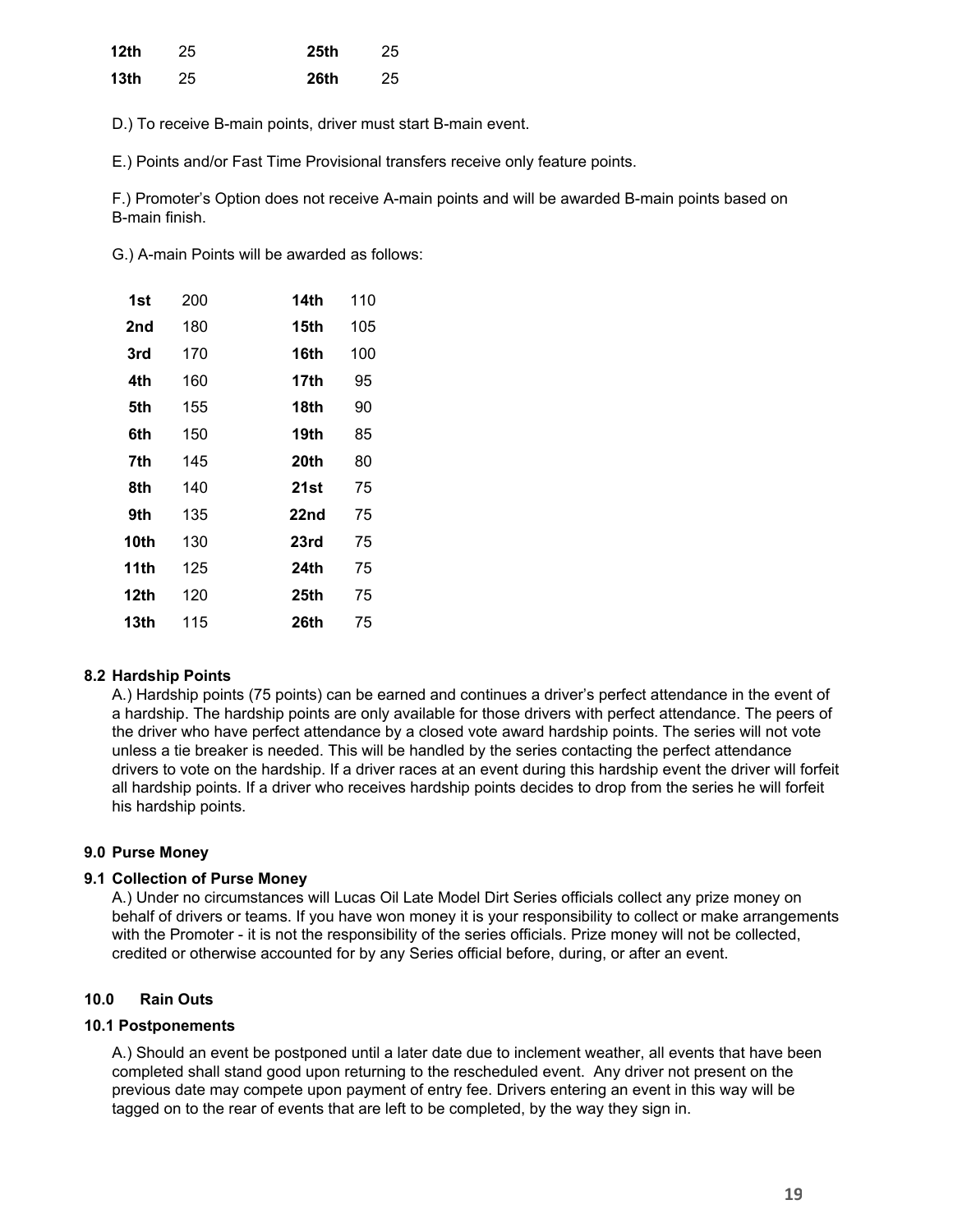## **10.2 Cancellations**

A.) All scheduled events that are rained out, or otherwise canceled due to circumstances outside the control of Lucas Oil Late Model Dirt Series officials and track officials will be re-scheduled if at all possible. Drivers and crew members must retain armbands, or any other pit admission ticket to be re-admitted to a re-scheduled event. Tracks are not required to refund pit admission, unless the event is not rescheduled.

B.) Entry fees paid to the Lucas Oil Late Model Dirt Series will be applied to the re-scheduled event and will only be refunded if no other events remain on the schedule.

#### **10.3 Rain Delays**

A.) In a rain delay situation, Lucas Oil Late Model Dirt Series officials reserve the right to amend the racing format in the interest of time restraints and/or scheduling conflicts. The format change will be made with the race teams and fans best interest in mind. Changes will only be made if an event is in jeopardy of being lost due to re-scheduling availability, a time curfew, or inclement weather. Under these circumstances the amount of laps for Time Trials, Heat Races and A-Main may be shortened.

B.) The A-Main must reach the halfway point before an event will be considered a complete event. In the event weather should affect the A-Main before the half-way point, the event will be restarted at the point and in the running order it was in before being delayed by the weather situation.

C.) If the event can not be restarted and must be rescheduled for a later date other than the next day, the races will be restarted from the previous portion of the event. Example: If Time Trials are not complete then Time Trials will restart from the first pill draw position. Heats and/or B-Mains will be restarted from the beginning of a given Heat Race or B-Main as long as it is over half-way complete. Provisionals will be awarded based on the current rescheduled date standings.

## **11.0 Autograph Sessions**

#### **11.1 Attendance Policy**

A.) At select events during the 2018 season, there will be autograph sessions in the vendor midway area. The time for the autograph session will be announced. Regardless of their starting position for that day's event, it is mandatory that all drivers in the top twelve (12) in points attend. Failure to comply with this request will result in the forfeiture of half (50%) in Winners Circle money.

**i**.) It is not the intention of this Series to deter drivers from their work. This rule is intended to provide a service to the Promoters and fans who make our sport possible.

#### **12.0 Late Model Rules**

#### **12.1 Bodies**

A.) Nose piece and roof must match body style of car.

B.) All cars must have a minimum of one half inch (1/2") and a maximum of two (2") inches of roll at top of fenders, doors, and quarter panels. A sharp edge or angle will not be permitted. Body roll must go from sides over interior, not interior over sides.

C.) Floorboards and firewall must cover the driver's area and be constructed to provide maximum safety.

D.) Driver's seat must remain on the left side of the drive line.

E.) Front window bars are mandatory.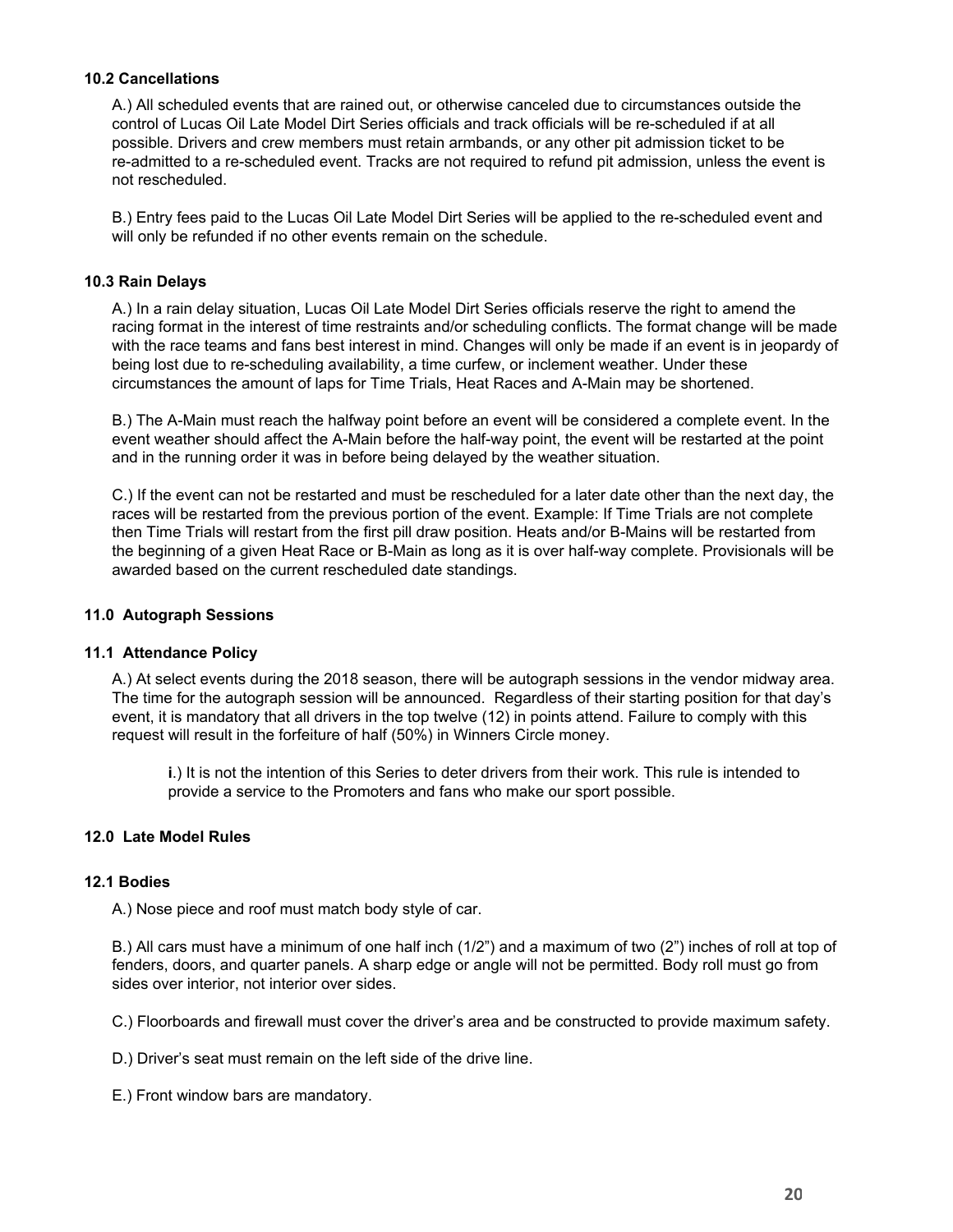F.) Legible numbers, at least eighteen inches (18") high are required on each side of the car and roof.

G.) No fins or raised lips of any kind are permitted anywhere along the entire length of the car.

H.) Right side body line must be straight from front to rear with a one inch (1") tolerance up and down, left and right.

I.) No "slope noses" or "wedge cars" permitted. Noses must be stock appearing, subject to Series template.

J.) No "belly pans" or any type of enclosure on bottom of cars will be permitted. Skid plate to protect oil pan is permitted.

K.) No wings or tunnels of any kind are permitted underneath the body or chassis of the car. A maximum of one (1) stone deflector, for rear mounted oil pumps, oil filters, and for the main oil tank will be permitted. The deflector may be made of steel, aluminum, carbon fiber, or heavy gauge wire. Can run from rear of motor mount to in front of the four bar brackets not to cover bracket. Not to be above the top frame rail. Not to exceed below the bottom frame rail.

L.) All body panels must be solid. No holes, slots, or air gaps are permitted. NACA ducts or NACA style ducts are not permitted. One hole for interior (deck) mounted oil cooler is permitted.

M.) All non-approved bodies or any section(s) of the body can or will be assessed a fifty pound (50lbs.) minimum weight penalty. Placement of the weight will be at the discretion of the Technical Director.

N.) No panels of any kind under the rear deck running from the front to the rear of the car. Bracing from fuel cell top from front to rear is legal.

O.) Any air cleaner scoops used must be positioned in front of or around the air cleaner and can not exceed one inch (1") in height above any part of the air cleaner. The scoop can not be designed with fins or raised edges to direct airflow. The scoop can not extend behind the rear of the air cleaner and must have a maximum width of seventeen inches (17") at the rear, with a maximum of ten inches (10") width at the front and can not have more than one inch (1") opening in height at the front.

P.) No cockpit or driver adjustable shocks, hydraulic or pneumatic weight jacks, trackers, MSD boxes or similar adjustable components of any kind are permitted inside the cockpit of the car. Taping over of any adjuster is not permitted. The offending component must be removed from the cockpit.

## **12.2 Stock Nose Pieces**

A.) The Lucas Oil Late Model Dirt Series Technical Inspector must approve all stock nose pieces.

B.) Nose pieces must be made of molded type material.

C.) Two (2) piece noses must be fastened together in the center. No spacers to gain width or cutting to narrow overall width of the nose are permitted.

D.) The nose must be mounted flat where filler panel and nose piece meet. Nose piece may not be altered from it's original shape. Nose piece will checked with a template. Nose will be pushed against mounting supports to gauge its profile against template.

E.) Adding to the bottom of the OEM valance to achieve lower ground clearance is not permitted.

F.) A stock nosepiece can extend a maximum of fifty-two inches (52") from the center of the front hub to the farthest point extending forward. One inch (1") Tolerance.

G.) Front fender flairs must be made of plastic and can not alter the original shape of the nose piece. The front fender flairs can not extend beyond the front tire more than one inch (1") in width with wheels pointed straight.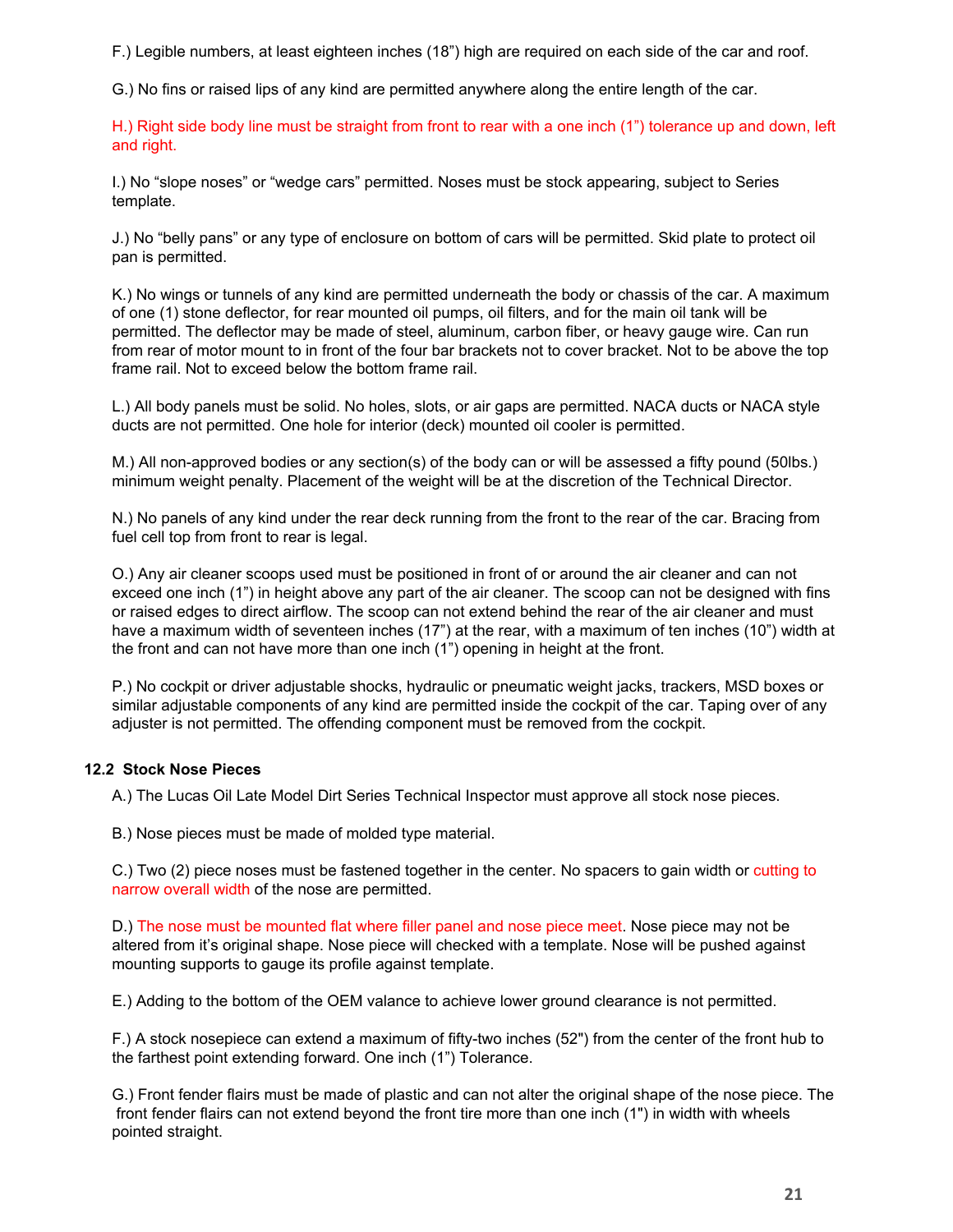H.) Front fender flairs must have collapsible support.

I.) Front fender flairs can extend a maximum of three inches (3") above the fender tops and hood.

J.) Front fender flairs can extend a maximum of four inches (4") above where the filler panel meets the hood.

K.) The nose piece must have a headlight decal package attached. One warning will be permitted and then the car must run contrasting color tape in the shape of a headlight.

L.) Holes for cooling purposes must be in the center area (in front of the radiator) of the nose and/or valance.

#### **12.3 Roof and Roof Supports**

A.) The roof length size must be a minimum of forty-four inches (44") to a maximum of fifty-four inches (54").

B.) The roof width size must be a minimum of forty-eight inches (48") to a maximum of fifty-two inches (52").

C.) Roof must be mounted directly to roll cage with no spacers.

D.) The roof must be mounted parallel to body and near center of the car.

E.) A maximum one and one half inch (1.5") roll, turned downward, is permitted along the front edge of the roof. A maximum one-inch (1") ninety-degree (90°) bend is permitted along the rear edge of the roof. (Roll permitted to help strengthen roof).

F.) No odd shaped roofs permitted.

G.) All roof side (sail) panels must extend to the edge of the body. Maximum (no tolerance) right side sail panel size – seventeen inches (17") at the top and forty-three inches (43") at the bottom. Maximum (no tolerance) left side sail panel size – seventeen inches (17") at the top and forty-three inches (43") at the bottom and minimum fifteen inches (15") at the top and forty inches (40") at the bottom. The window area may be covered with clear Lexan or transparent material. Both roof support openings must be covered or both must be left open, if left open the openings must maintain a border frame of 2-3" at the top and sides and 3" at the bottom. Decals will be permitted but must meet the dimensions in the drawing and must be approved by the Technical Inspector. Maximum two-inch (2") radius (No Breaks) in either direction in rear roof side panels is permitted.

H.) Sail Panel Windows Openings must be a border frame of two to three inches (2-3") at the top and sides and three inches (3") at the bottom with no tolerance.

I.) All cars must have a minimum of three inches (3") and a maximum of four inches (4") between sail panel and spoiler side where they meet the deck.

J.) Front posts must be flat and in uniform width from top to bottom – four inch (4") maximum width. Left and right sides must match in size.

K.) Any sun shields, four inch (4") maximum, must be able to hinge for easy exiting of car.

#### **12.4 Front Fenders and Hood**

A.) Hood can drop one inch (1") with a one inch (1") tolerance measured at the back edge of the hood and in front of the carburetor from left to right side of car. Fenders must taper from outer edge to hood in a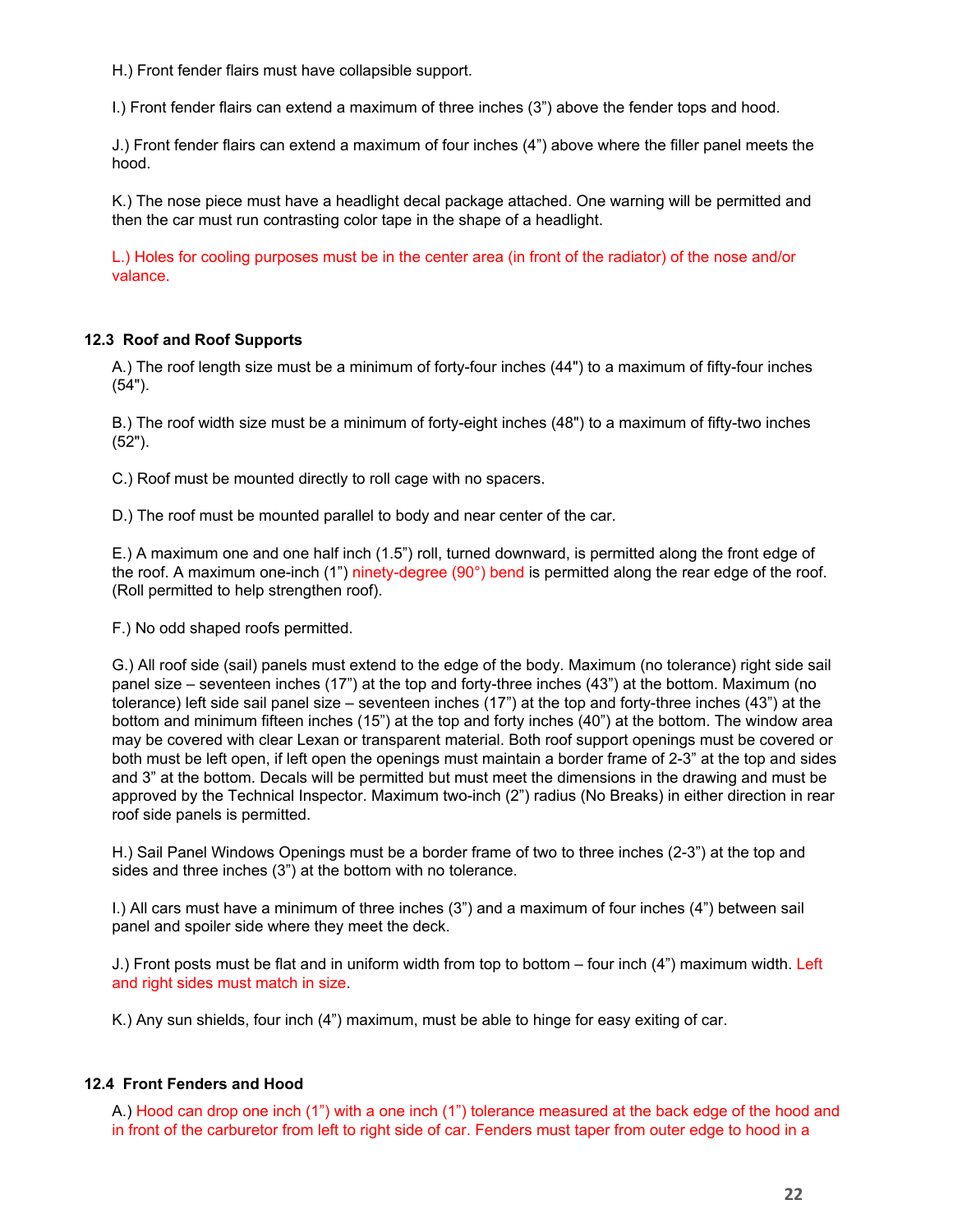straight line. Fender material must be flat with no bubble. Fender top must have ten inch (10") minimum width.

B.) Fenders are not permitted to gain height from rear to front of car. Will check with a string from the top of the quarter panel at the spoiler to the top of the highest point of the fender. Must be flat with a one inch (1") tolerance.

C.) No part of fender or hood can be outside of the body line.

D.) The front fender can be a maximum of thirty-six inches (36") in height with a one inch (1") tolerance. Height is measured vertically from the ground to the top of the fender behind the front tires.

#### **12.5 Doors**

A.) Door to door can not exceed seventy-six inches (76") in width at the top of the doors. One inch (1") tolerance.

B.) Door to door can not exceed eighty-nine inches (89") in width at the bottom in the center of the car. One inch (1") tolerance.

C.) At no point can the door sides break in towards the center of the car between the top and bottom. One inch (1") tolerance including plastic.

D.) The minimum ground clearance permitted is three inches (3").

#### **12.6 Quarter Panels**

A.) Quarter panel can be a maximum of forty-nine inches (49") from center of rear hub to rear edge measured horizontially. Quarter panel can be a maximum of fifty-four inches (54") from center of hub to rear t-bar at spoiler with no tolerance.

B.) Tire clearance from body must be a minimum of two inches (2"). No wheel skirts permitted.

C.) At no point can quarter panel sides break in towards center of the car between the top and bottom. One inch (1") tolerance including plastic.

D.) Right side quarter panel must be straight in line with the door. Will check with a string from the top of the quarter panel at the spoiler to the top of the highest point of the fender. Must be straight with a one inch (1") tolerance.

E.) Left rear quarter panels must extend downward from the deck a minimum of thirty-three inches (33") and a maximum of thirty-six inches (36") including the plastic. Measured at the front and rear of the quarter panel. Right rear quarter panels must extend downward from the deck a minimum of twenty-seven inches (27") without the plastic and thirty-one inches (31") with plastic. Measured at the front and rear of the quarter panel. One inch (1") tolerance.

#### **12.6.1 Deck Height**

A.) The maximum height from the ground to the top of the rear deck at the top of the rear quarter panels (spoiler hindge bottom) is thirty-eight inches (38").One inch (1") tolerance.

B.) Deck height will be messured with the nosepeice splitter at a maxium height of fithteen inches (15") with no tolerance from the ground to the top (highest point) of the splitter. Effective Date: April 1, 2018

#### **12.7 Frames**

A.) No aluminum frames or bumpers permitted in construction of car.

B.) Minimum one hundred three inches (103") and maximum one hundred five inches (105") wheelbase.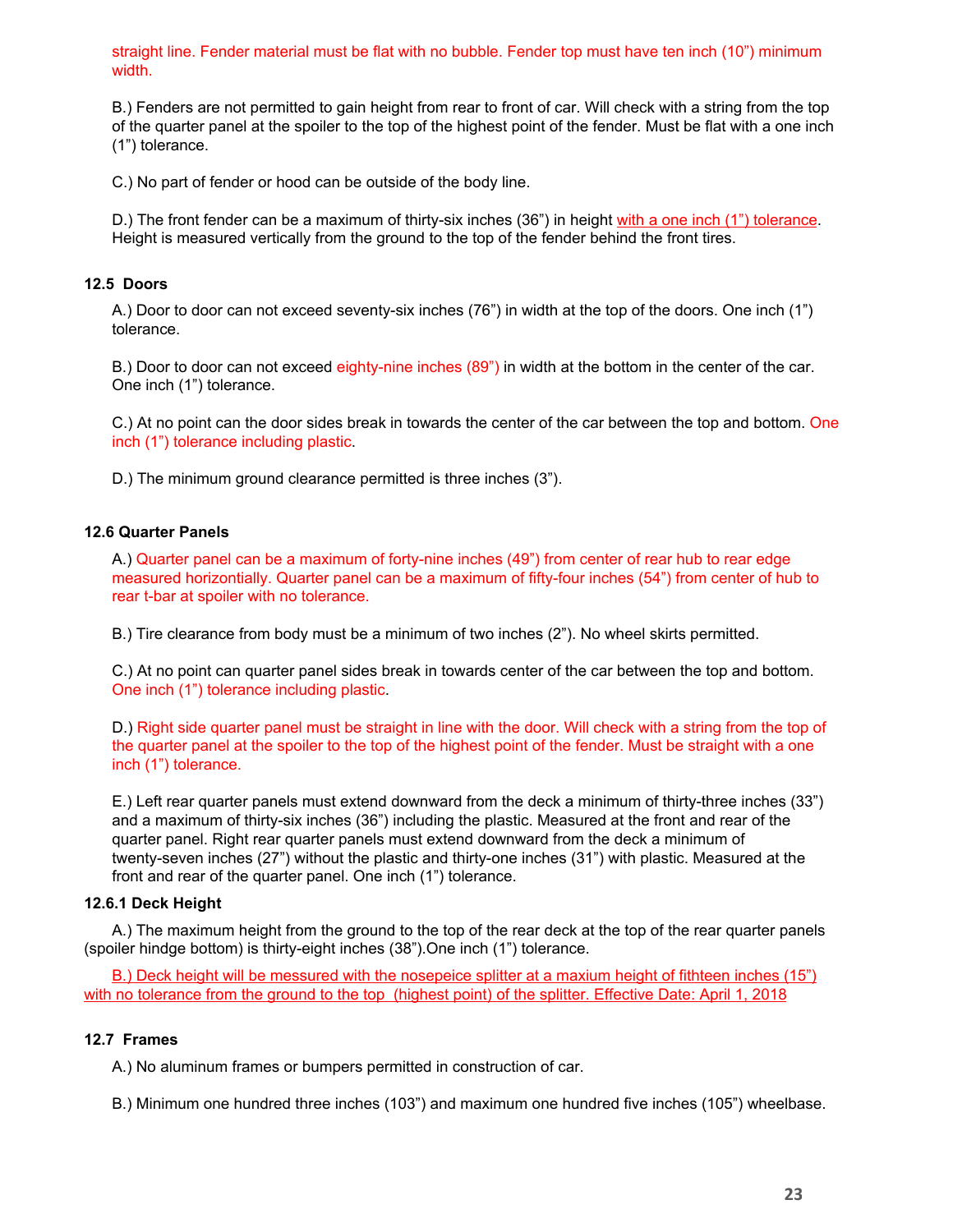C.) Rectangle or Square Tubing:

i.) The frame of all cars must be constructed of two inch (2") by two-inch (2") minimum rectangular or square tubing with a minimum of eight inch (8") circumference and a minimum of eighty-three thousandths inch (.083") wall thickness.

D.) Round Tube Frame:

i.) The frame of all cars must be constructed of a minimum of one and three-quarter inch (1¾") round tubing and must have a wall thickness of eighty-three thousandths inch (.083") wall thickness minimum.

E.) If rear bumper is stubbed, it may only extend a maximum of eight inches (8") beyond frame. Any stubbed rear bumpers that extend eight inches (8") or more beyond frame must be rounded and directed towards the front of the car.

F.) It is recommended that all cars be equipped with a tow hook or strap.

G.) All battery supports must be braced in two axis - two horizontal and one vertical.

# **12.8 Roll Cages**

A.) Cars must have a suitable steel roll cage in driver's compartment.

B.) Side roll bars are mandatory and must extend into the door panels.

C.) A minimum of three (3) bars must be used on the left side of the car. Each bar must be a minimum of one and one-half inch (1½") in diameter with a minimum thickness of ninety-five thousandths inch (.095").

D.) Roll cage must be welded to the frame.

E.) Roll cage must be above the driver's helmet thirty-eight inches (38") minimum between floor pan and the bottom of the roll cage

F.) No "fin-shaped" or "foil-shaped" add-ons permitted on any part of the roll cage. The entire roll cage must be constructed of round tubing only.

G.) Roll cage padding certified to SFI Spec 45.1 is required anywhere the driver's helmet may contact the roll cage while in the driving position.

# **12.8.1 Driver Side Intrusion Plate**

A.) Driver side intrusion plate(s) will be mandatory for all perfect attendance drivers on **August 1st, 2018**. All other drivers will receive three (3) full weekends grace period before required compliance. Perfect attendance drivers with intrusion plates will receive a 50 point bonus at the first race after August 1st, 2018.

B.) A mininum ⅛ inch (.125") thick sixteen inch (16") x twenty-six inch (26") magnetic steel intrusion plate on the driver's side door bars is mandatory

C.) Approved installations:

- i. Direct Welded/Individual Plates
	- A. Individual plates between door bars are permitted but must be welded around the perimeter.
- ii. Welded Tabs/Bolt on Plates
	- A. Intrusion plate must be bolted to fabricated % inch (.125") magnetic steel tabs, welded securely to the chassis, using a minimum of eight (8)  $x \frac{y}{k}$  inch Allen button head bolts.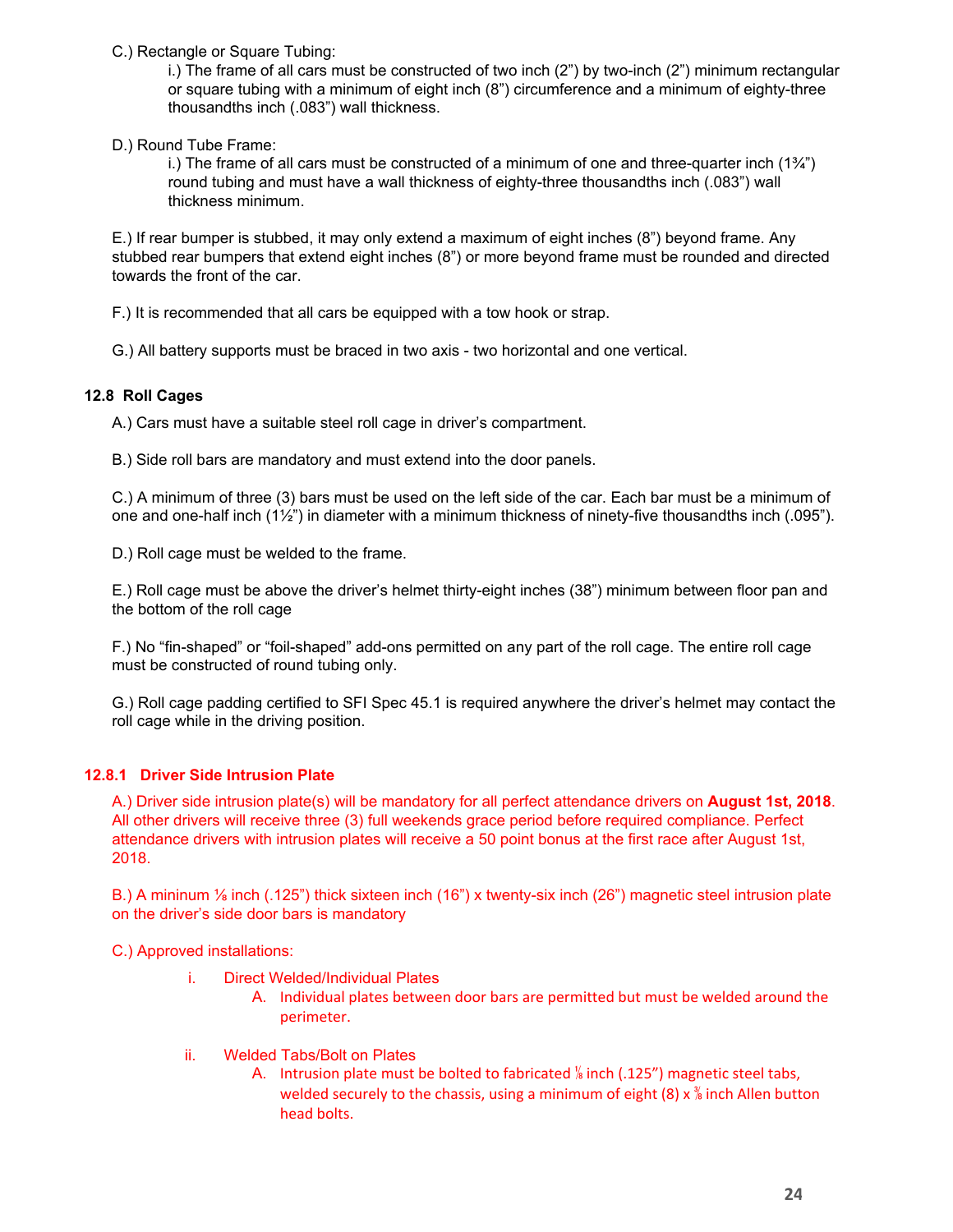- B. A minimum of three (3) fabricated  $\frac{1}{8}$  inch (.125") magnetic steel tabs and  $\frac{1}{8}$  inch Allen button head bolts required across top of the intrusion plate. A minimum of three (3) fabricated  $\frac{1}{6}$  inch (.125") magnetic steel tabs and  $\frac{3}{6}$  inch Allen button head bolts required across the bottom of the plate. One (1) fabricated  $\frac{1}{8}$  inch (.125") magnetic steel tabs and  $\frac{3}{6}$  inch Allen button head bolt in each in the middle front and middle rear of intrusion plate.
- iii. Door Bar Clamps/Bolt on Plate
	- A. Intrusion plate must be bolted to a minimum of six (6) approved-design door bar clamps using the included twelve (12) x half-inch (0.5") Allen button head bolts per the manufacturer's specification.
	- B. A minimum of three (3) approved-design door bar clamps and the included six (6) x half-inch (0.5") Allen button head bolts required across top of the intrusion plate and three (3) approved-design door bar clamps and included six (6) x half-inch (0.5") Allen button head bolts required across bottom of intrusion plate
	- C. Vendor and part number must be clearly labeled on clamps.
	- D. Current approved bar clamps (as of June 6, 2017)
		- Allstar Peformance Part Number: ALL4198
		- Bicknell Racing Products Part Number: BRP 9547
		- Wehr's Machine & Racing Products Part Number: WM397

#### **12.9 Interiors**

A.) Interior is permitted to be dropped to the middle (just behind the seat) of the car a maximum of five inches (5") below the top of doors and a minimum of twelve inches (12") below the roll cage.

B.) Interior must be fastened flush at the top of the door and quarter panels and must taper gradually towards the center of the car. Maximum of seventy degree (70°) angle from the deck.

C.) Interior must run in a straight line from behind the driver's seat to the rear spoiler.

D.) Interior (deck) must run in a straight line (vertical and horizontal) across the back of car at the spoiler.

E.) All interiors must be made of aluminum.

F.) If interior is flat through the car, it must maintain a twelve-inch (12") clearance from roll cage for easy exiting from either side of the car.

G.) Cowl (driver protection) panels in front of the driver may have a maximum of three inches (3") in height. The cowl panel must taper to the deck or end in line with the steering wheel.

H.) If interior is dropped at firewall/back of hood, that portion of the firewall must be filled in vertically with aluminum. Interior may be dropped a maximum of two inches (2") from the top of the hood.

#### **12.10 Spoiler**

A.) Rear spoiler must be manufactured of material of adequate strength, such as Lexan, Aluminum, or Carbon Fiber.

B.) Rear spoiler material maximum eight-inch (8") height measured from deck to tip of material. Maximum seventy-two inch (72") width between outer edges of spoiler sides.

C.) Rear spoiler is not permitted to be suspended above the deck to create a "wing effect."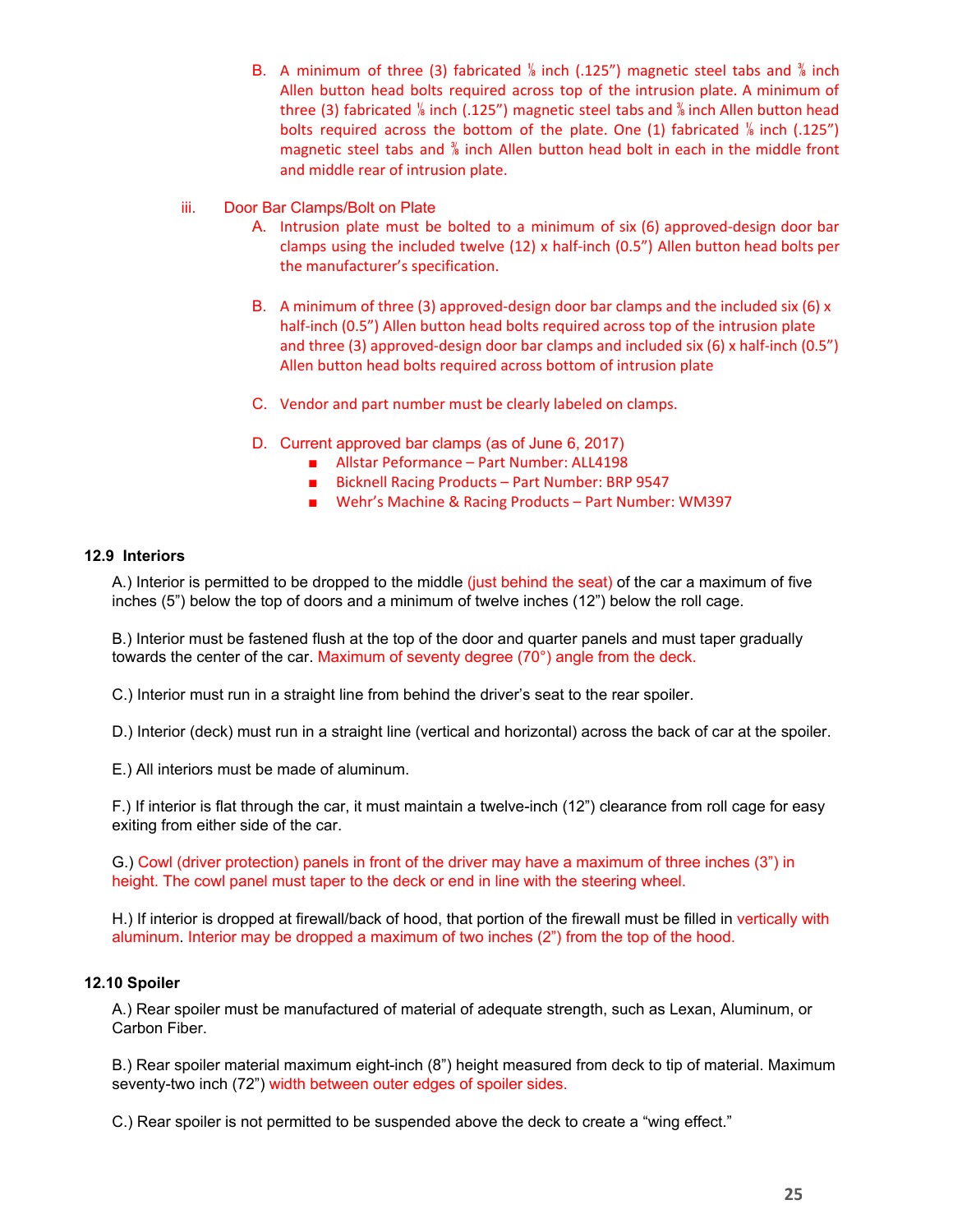D.) Rear spoiler must begin where quarter panels end. No extended decks permitted.

E.) Maximum of three (3) rear spoiler supports. Option of two (2) additional one-inch (1") aluminum braces.

F.) Spoiler support sides must be flush with the top of the quarter panel.

G.) Spoiler must be straight (vertical and horizontal) where it mounts to interior (deck) panels.

## **12.11 Engines**

A.) Engines must be based on a factory design and must be naturally aspirated. Aluminum or steel blocks permitted.

- B.) No fuel injection devices, electric fuel pumps, turbo chargers, or blowers permitted.
- C.) Magnetos are permitted. However, the engine must have an operating self-starter.
- D.) The engine may be set back a maximum of (25 1/2") from the center of ball joint to back of the block.
- E.) Carburetor is limited to one four barrel.
- F.) All engines are limited to one spark plug and two valves per cylinder.

G.) No engines using coil packs are allowed. Engine must operate using a single distributor. No distributor-less engines allowed.

- H.) A harmonic balancer certified to SFI Spec 18.1 is required.
- I.) No overhead cam engines.

## **12.12 Fuel Systems**

A.) An approved fuel cell (32 gallon maximum) must be used at all times.

B.) The only fuel cells that are approved are those that meet and/or exceed the FIA / FT3 or SFI 28.3 specifications.

C.) Fuel cells must be used in accordance with the FIA / FT3 or SFI 28.3 specifications. Alterations of any kind will not be permitted. (Example: alterations to top plate, alterations or removal of foam, etc.)

D.) Fuel valve plate, fuel pickup and fuel return fittings must be on the top of the fuel cell.

E.) Fuel cells that are not contained within a welded steel tubing "rack" must have two (2) equally spaced steel straps that measure two (2) inches wide by 1/8 inch in thickness that completely surround the fuel cell. The straps must be bolted to the frame. Longitudinal (front to rear) orientation is recommended for strap mounting.

F.) A firewall must be installed between the fuel tank and driver's compartment.

G.) Gasoline or Alcohol only. Nitrous gases or other nitrate additives are not permitted.

H.) Willy's Carburetor roll over plate part # WCD4000 is approved for competition.

I.) Fuel Cell Can must be sixty thousandths (.060) aluminum or twenty (20) gauge steel.

J.) Caps must be threaded on. No twist on d-ring caps.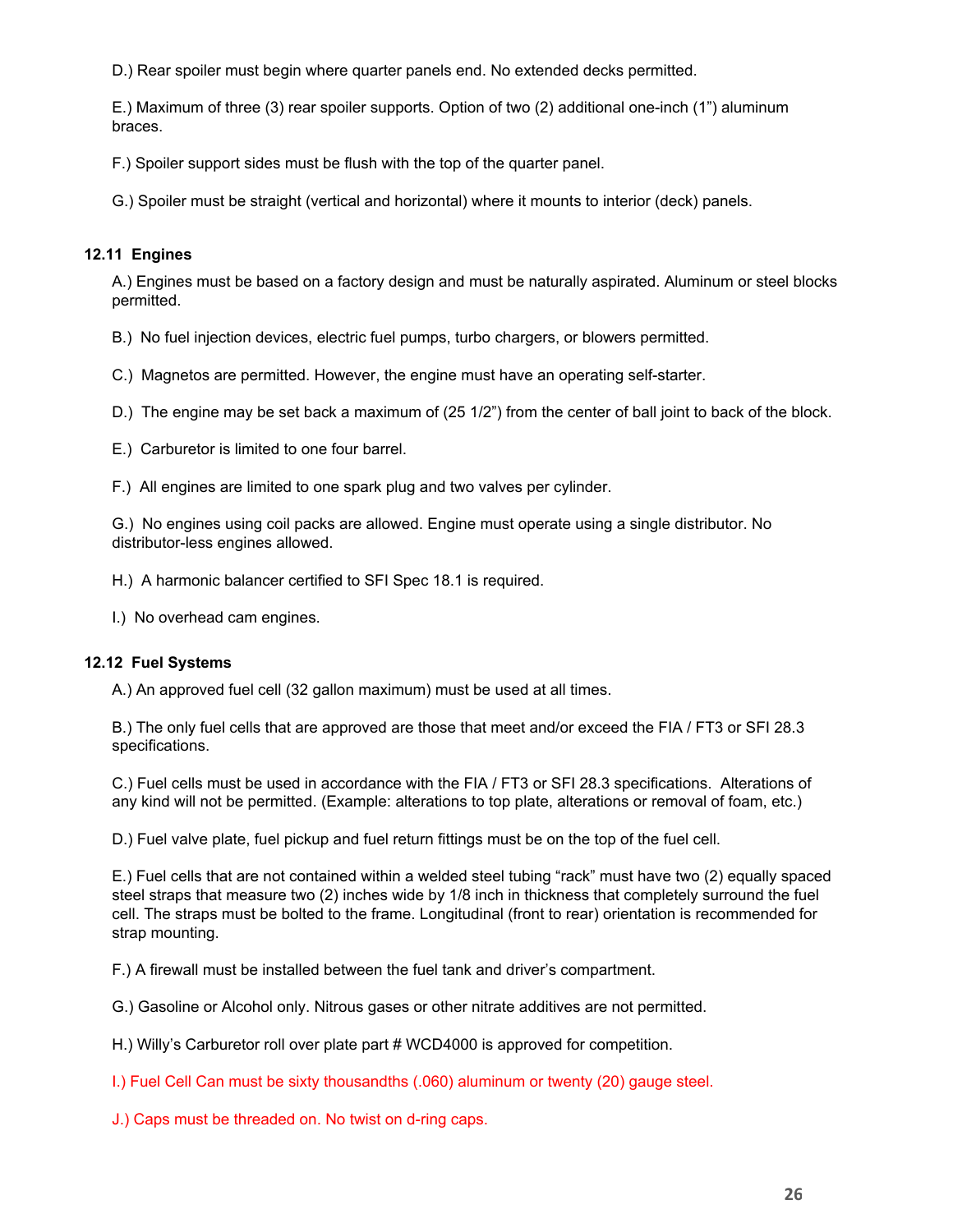i.) ATL Part #751 twist on cap is permitted.

## **12.13 Steering Components**

A.) One mechanical power steering pump permitted. Electronic steering components are not permitted.

## **12.14 Chassis**

A.) No titanium chassis or suspension components.

B.) No titanium fasteners.

## **12.15 Transmission, Clutch, and Axle Housing (Rear End)**

A.) Any transmission with working reverse and working forward gears is permitted.

- B.) Manual transmission must be equipped with an operational clutch.
- C.) Automatic transmissions are permitted.

D.) The transmission must be mounted to the rear of the engine and lead to one drive shaft.

- E.) No "live-axle" rear-ends are permitted.
- F.) No independent rear suspensions are permitted.

G.) All axle housings using a cable to lock-in the rear-end must have the cable mounted outside the cockpit area and not in reach of the driver.

H.) The axle housing must be of the "closed tube" design utilizing "full floating" magnetic steel axle shafts.

I.) The center section of the axle housing must be manufactured of either aluminum or magnesium.

J.) Axle tubes must be one (1) piece. Axle tubes must be manufactured of aluminum or magnetic mild steel. Axle tubes manufactured of exotic heavy materials (ex: tungsten) will not be permitted. The outside diameter of the axle tubes must not exceed three (3) inches. Axle tube internal inserts or external sleeves will not be permitted. The addition of any ballast weight to the axle housing will not be permitted.

## **12.16 Drive Shafts**

A.) All drive shafts must be a minimum of two inches (2") in diameter. All drive shafts must be painted silver or white.

- B.) Only one drive shaft is permitted.
- C.) The drive shaft must be protected with a secure drive shaft hoop or sling.

## **12.17 Tires**

A.) Lucas Oil Late Model Dirt Series Tire Rule:

- i.) Tire Rule be announced for each Lucas Oil Late Model Dirt Series event.
- ii.) Only Hoosier 01, 03, 04, WRS55, LM20, and/or LM40 will be selected for the right rear.
- iii.) Only Hoosier Rib 1300, LM20, 1350, 1425, WRS55 and/or LM40 will be selected for the fronts and left rear. No Hoosier NRM right rear tires will be permitted on the left rear or front positions.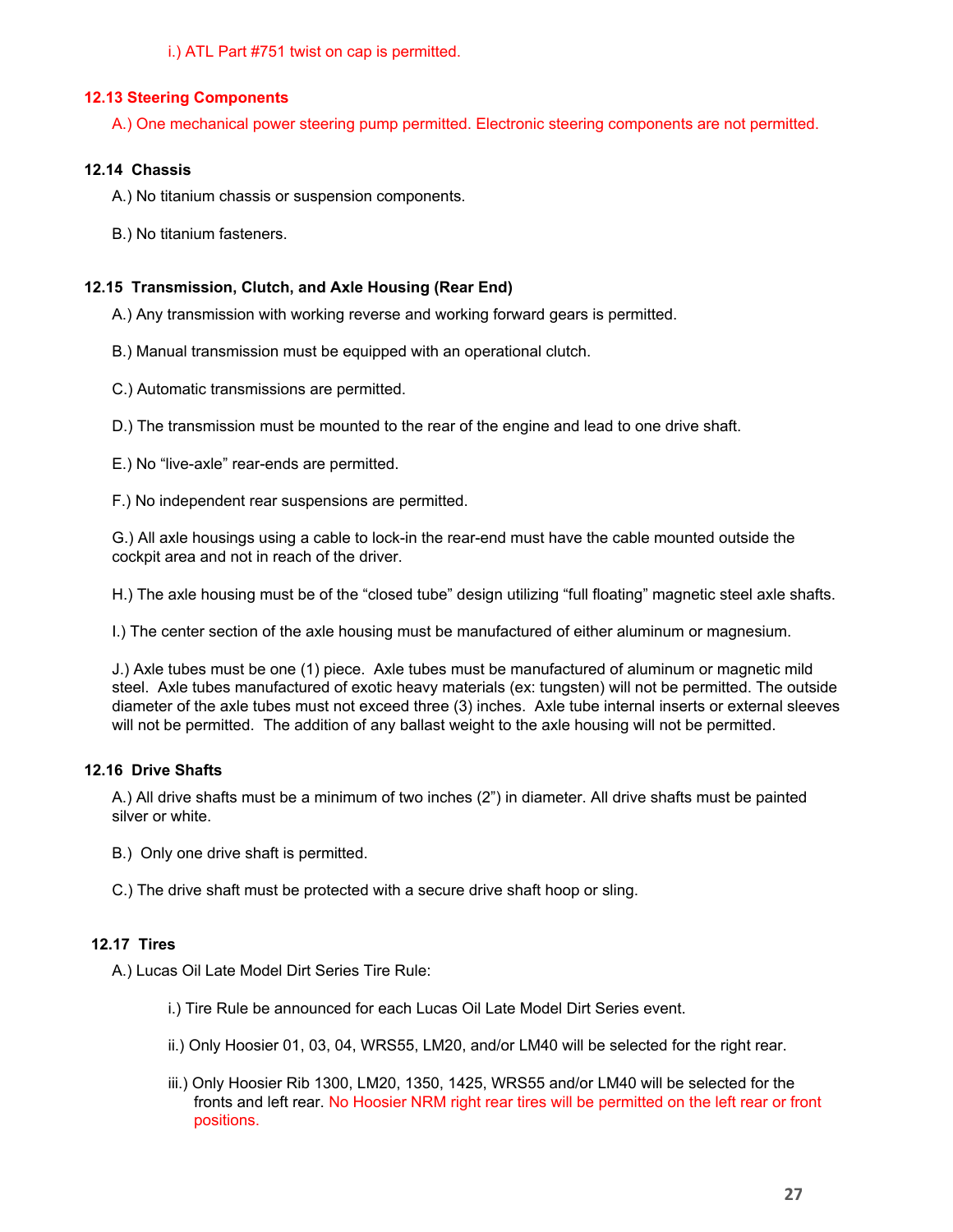iv.) Visit **[www.lucasdirt.com](http://www.lucasdirt.com/)** for the most up to date tire rule.

B.) Largest permitted tire is twenty-nine inches (29") by eleven inches (11") by fifteen inches (15").

C.) Maximum circumference permitted is ninety-three inches (93").

D.) Maximum cross section width permitted is sixteen and three-quarters inches  $(16 \frac{3}{4})$ .

E.) During technical inspection the hoop must pass over the tires freely.

F.) No tire softeners, no conditioners, no altering of tires with any natural or un-natural chemicals, no hazardous or un-hazardous components or chemicals which alter the factory set baseline-settings of a given tire.

G.) All sidewall markings must be visible at all times. No buffing, removing or altering of the compound designations.

#### **12.17 Tire Penalties and Infractions**

A.) Durometer

i.) First offense for the 2018 season: Fail durometer inspection for time trials and you can start tail end of an assigned Heat Race. Fail heat race durometer inspection and you can start tail end of an assigned B-Main event. Fail B-main pre-race inspection and you will be finished for the night. Fail A-main pre-race inspection you won't be permitted to start the A-Main.

ii.) Second offense for the 2018 season: \$1,500.00 Fine and 300 points plus any winnings that have accrued for the event, violator(s) will assume all costs included in any testing procedures, no points and no winners circle money will be awarded for that event.

#### B.) Chemically Altered or Defaced Tires

i.) First offense for the 2018 season: \$10,000.00 driver fine / \$5,000.00 crew chief fine, driver and crew chief suspended indefinitely, no points, no winnings, no winners circle pay and the driver and/or crew chief assume all costs of testing procedures.

## **12.19 Environmental Warning**

A.) Any driver or crew-member found to be altering, by means of contaminating the racing surface or pit area or racing entrances and/or staging or technical inspection areas or any part of the event grounds or properties and nearby drive-ways will be disqualified. The local authorities and/or agencies may be notified and the violator(s) and their information may be turned over to these authorities at that time.

B.) No race cars or vehicles - including, but not limited to - race trailers, or support vehicles, or trailers will be allowed to carry or conceal, in - marked, unmarked or using any form of mis-representation of jugs or bottles or carrying devices of any type (with concerns to chemicals), for the purpose of altering, conditioning or changing a tire's baseline-settings (from its original factory set baseline-settings), will be allowed in or around the/any Lucas Oil Late Model Dirt Series Event/s. All local authorities and applicable agencies may be called and the violators and their information will be turned over to these authorities at that time.

## **12.20 Wheels**

A.) Only aluminum wheels will be permitted.

B.) Wheels must be mounted with lug nuts: no knock-off mounting devices are allowed.

C.) Maximum wheel width is fourteen inches (14").

D.) Maximum width outside of front tires is ninety inches (90").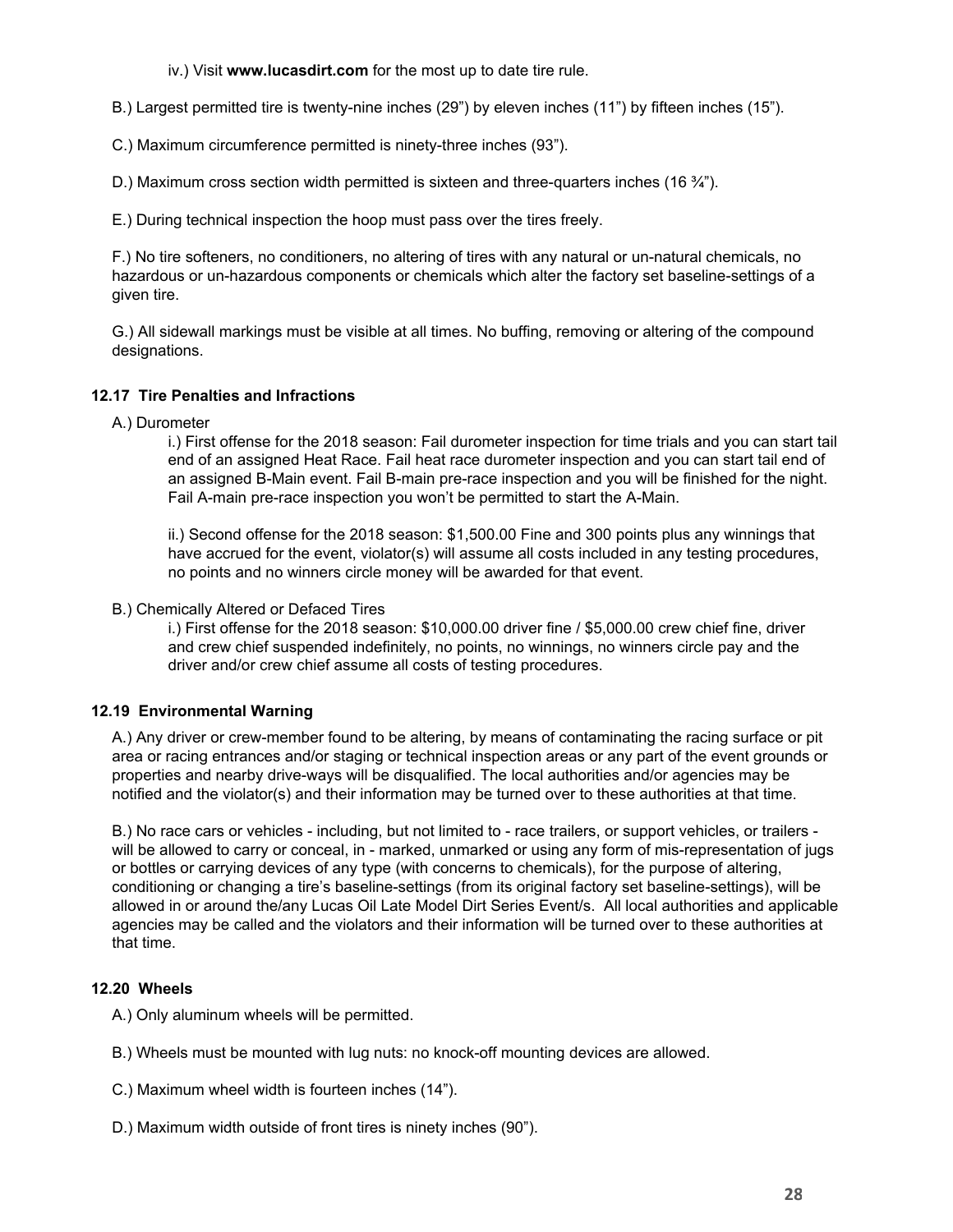E.) Maximum width outside of rear tires is eighty-eight inches (88").

F.) Only approved wheel discs will be permitted. Approved wheel discs are wheel discs that are fastened to the wheel using a minimum of three (3), quarter-inch (0.25") or five sixteenth inch (0.3125") diameter magnetic steel hex head bolts. The use of wheel discs with any other type of fastener will not be permitted.

G.) Only aluminum wheel spacers will be permitted.

H.) The combined weight of the wheel, wheel hardware, wheel disc and fasteners, and tire must not exceed 40 pounds\*. \*The maximum combined weight in this rule is based upon current tire rules and may need to be adjusted in the event of an alternate tire.

I.) Bleeder valves of any kind are not permitted.

#### **12.21 Brakes, Brake Components, Wheel Hub**

A.) Must be equipped with sufficient four (4) wheel braking system.

B.) On track three wheel braking is allowed.

C.) Brake rotors must be manufactured of magnetic or stainless steel. No titanium or carbon fiber brake rotors are permitted.

D.) Brake rotors must be used as produced by the brake rotor manufacturer.

E.) Brake calipers must be manufactured of aluminum.

F.) The brake caliper including brake caliper pistons must be used as produced by the brake caliper manufacturer.

G.) Wheel hubs must be manufactured of aluminum or magnesium.

H.) Wheel hubs must be used as produced by the wheel hub manufacturer.

I.) The combined weight of the wheel hub, wheel bearings and seal, spindle nut and washers, brake rotor and attaching hardware, the axle cap, and the wheel spacer must not exceed twenty-seven pounds (27lbs.).

#### **12.22 Shocks and Springs**

A.) Shocks must be constructed of aluminum or steel. Canister shocks are permitted. i.) The only external connection allowed to the shock is a single hose to a single remote canister with the option of a compression adjuster in the canister.

ii.) Compression adjuster and/or canister cannot be mounted within the reach of the driver.

iii.) Maxium shock body outside diameter is two (2), half-inch inches (0.50").

iv.) Maxium front shocks lengh is twenty one inches (21"). Messured center to center of the shock eyes.

v.) Maxium rear shocks lengh is twenty seven inches (27"). Messured center to center of the shock eyes.

B.) No cross connected shocks are allowed.

i.) The only external connection allowed to the damper is a single hose to a single remote canister with the option of a compression adjuster in the canister.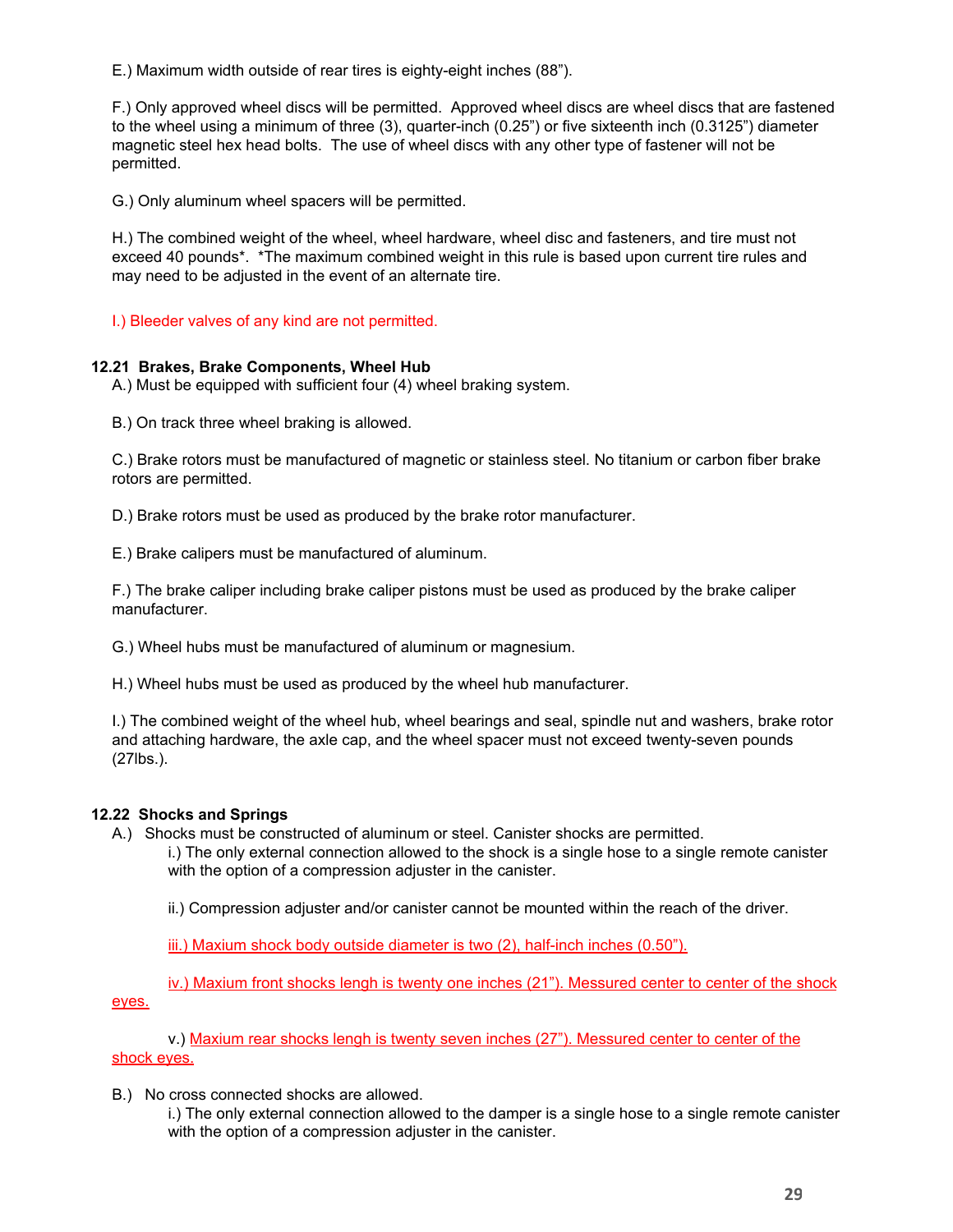- ii.) Compression adjuster and/or canister cannot be mounted within the reach of the driver.
- C.) No "Rod-Through" designs are allowed.

i.) "Rod-Through" shocks are defined as those shock absorbers in which the piston rod protrudes from both ends of the shock body.

D.) No Inerters are allowed.

i.) No rotating parts inside the damper.

ii.) No Inerter style dampers, either mechanical or hydraulic, or other type of primarily acceleration sensitive damping devices permitted.

E.) No Electrical adjusted or active dampers are allowed. No electrical wires, transmitting or receiving components will be allowed to be attached internally or externally to the dampers or mounted inside any component or dampers. No portion of the race car including and not limited to - shocks and spring components or chassis components may have the ability to communicate transfer/transmit/receive any type of digital or analog data or any language and or adjust or monitor in any way whatsoever including but not limited to a variation of a wireless remote device/phone/computer/tablet/ipad or a mechanical remote device.

F.) Any new chassis design or component designs pertaining to and/or but not limited to shock absorber mounts must be submitted to the Lucas Oil Late Model Dirt Series for approval before they will be permitted for use in competition. Manufacturer and/or competitor may be required to disassemble for complete inspection before in-statement of new part is permitted.

G.) Springs must be made of steel. Torsion bars are not allowed in rear.

H.) Coil springs must be steel. Leaf springs may be composite or steel.

I.) Spring preload adjustments for coil springs must be made using mechanical adjusting nuts on the shock body.

J.) Spring preload adjustments for leaf springs must be made using a mechanical adjusting device such as an adjustable shackle or threaded rod type mount.

K.) Other than spring dampening by the shock absorber, hydraulic, pneumatic, or electrically controlled adjusting devices, (static or dynamic) that affect spring preload or race car heights will not be permitted.

#### L.) Shock Locations

i.) Only one (1) shock per wheel is permitted at the left front, right front, and/or right rear corners.

ii.) Left rear must have one shock behind the axle tube and may have one traction (dummy) shock on the front side or top of axle tube. Must mount vertically to the birdcage or clamp bracket.

iii.) One (1) fifth coil shock permitted.

iv.) One 90/10 optional shock may be mounted above lift arm on upper lift arm plates. Must be mounted towards the front of the car lying parallel with the car. Shock must mount within three inch (3") of the centerline of the rear ends center section.

M.) One (1) drop chain (limiting chain) is permitted. Must mount vertically from the frame to a bracket on the birdcage to axle tube. Bracket on the axle tube can have a bearing or clamped solid.

N.) All bump stops and/or springs must be mounted on a shock with the exception of a left rear drop chain assembly, 6th coil assembly and/or lift arm assembly. No bump sticks are premitted.

O.) Suspension covers are not allowed. Rear covers on race car are not allowed outside of your pit area.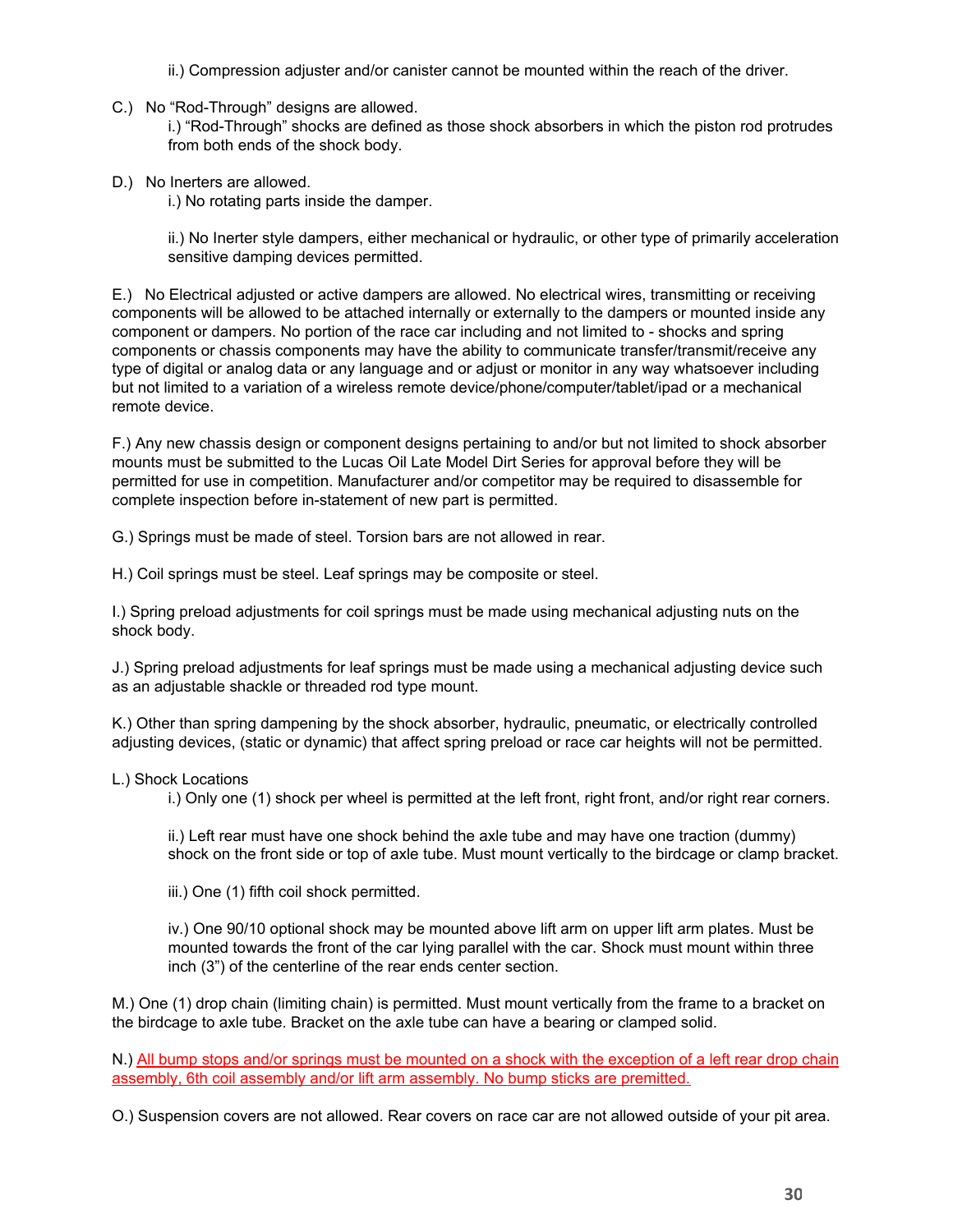Spring and/or shock covers are permitted, but must be fastened directly to the spring or shock.

P.) A swing arm and/or z-link suspension is permitted as long as the top and bottom solid links are mounted on hiems and run in the opposite directions of the bird cage. The shock on a swing arm or z-link rear suspension may mount to the bird cage or the bottom radius rod.

## **12.23 Suspension Components**

A.) Any new chassis design or component design and or technology pertaining to and/or containing suspension must be submitted to the Lucas Oil Late Model Dirt Series for approval before they will be permitted for use in competition. Manufacturer and/or competitor may be required to disassemble for complete inspection before instatement of new part is permitted.

B.) Suspension and/or rear end parts can be made of steel or aluminum. Aluminum mounting brackets are permitted.

C.) Frame and/or suspension mounts must be welded or bolted solid to the frame and not move. ie-Floating, sliding, flexable, pivoting and/or rotating mounts and/or brackets of any sort are not allowed.

D.) Bolted components must match the correct bolt size with the hole (for instance no  $\frac{3}{6}$  inch (.375") bolts in a  $\frac{1}{2}$  inch (.50") hole will be deemed illegal) and be torqued to a min of forty (40) foot pounds per inch.

#### E.) Rear Suspension Mounts

i.) All mounts must be double sheer.

ii.) Double sheer mounts must be  $\frac{1}{6}$  inch (.125") minimum steel and/or  $\frac{1}{4}$  inch (.25") minimum aluminum.

iii.) Sheer mounts must use minimum  $\frac{5}{6}$  inch (.625") rod ends with minimum  $\frac{1}{2}$  inch (.50") grade eight bolts only. The bolt must be bolted through both sheer mounts.

iv.) Double sheer mount must be no wider than four inches  $(4)$  with a minimum  $\frac{1}{2}$  inch  $(.50)$  inch grade eight bolt with steel or aluminum spacers only.

F.) Only one (1) mechanical traction device is permitted. Only one (1) pull bar or one (1) lift arm is permitted. No other options are allowed. Covers of any sort in any relation to the lift arm or pull bar are not allowed.

## G.) Lift Arm & Pull Bar

i.) Floating, pivoting and/or rotating mounts and/or brackets of any sort (connected to and/or associated with the pull bar or lift arm) are not allowed.

ii.) Lift arm is defined as a steel or aluminum triangulated bar that is connected at the top and bottom of the rear end housing, extending forward where it is connected to a shock, shock-spring coil-over combination and a limiting chain. One stabilizer bar is permitted to locate the front of the lift arm from left to right in the car.

iii.) Sixth coil or braking spring assemblies are permitted, must be in front of 5th coil shock.

iv.) Pull bar is defined as a continuous assembly that is connected to the top of the rear end and extends forward to a solid mounting point located on the chassis. The mounting location at both the front and rear of the pull bar may be adjustable but must remain constant during competition (cannot be adjustable from the cockpit).

## H.) Radius Rods

i.) All rear suspension radius rods must be of a fixed length. No hydraulic cylinders, torsion bars, bump rods, spring rods, slider rods or shock-type radius rods are permitted.

ii.) The only materials used to fabricate attaching (radius) rods that will be permitted are magnetic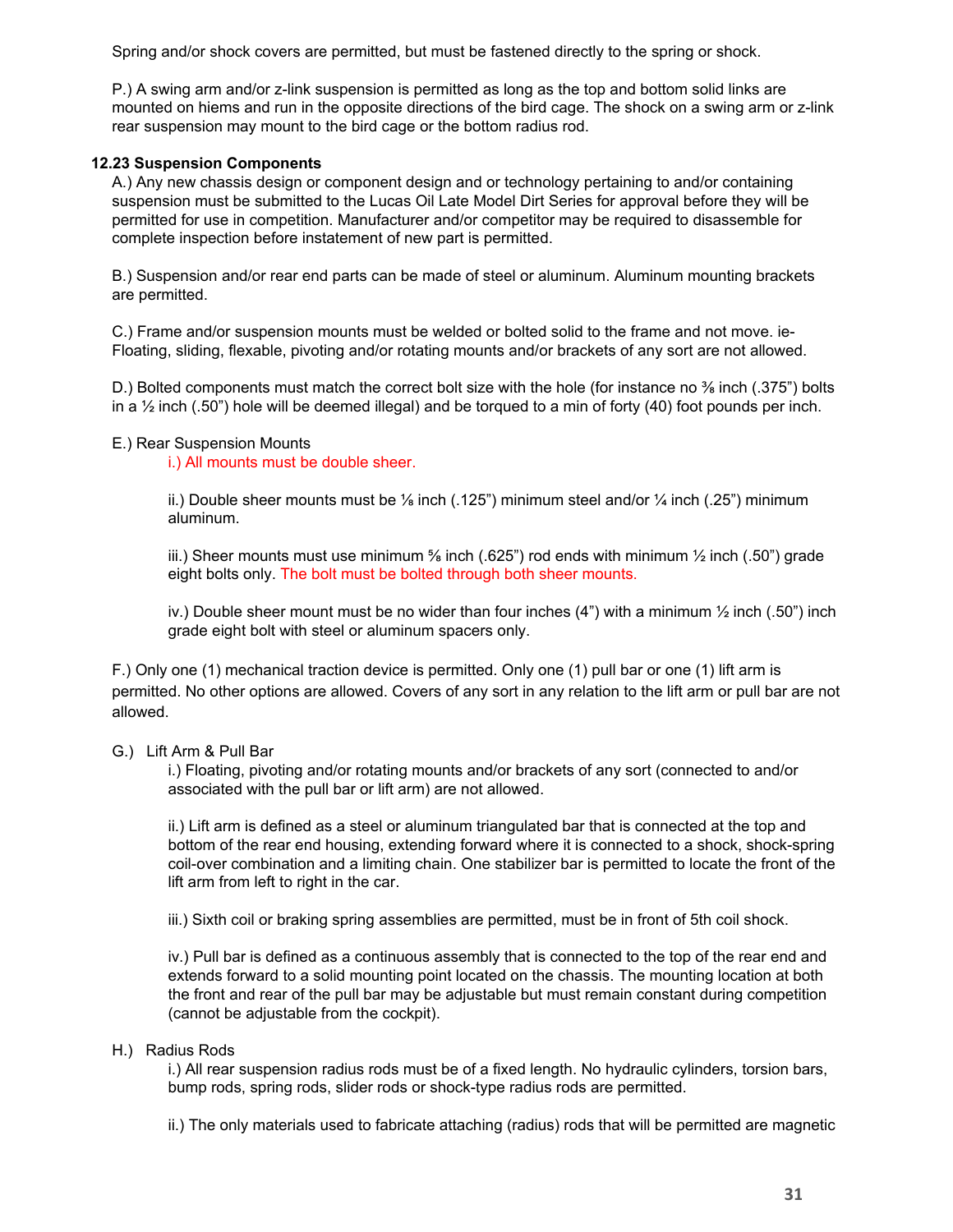steel or aluminum.

iii.) Aluminum attaching (radius) rods may be solid or tubular material. Magnetic steel attaching (radius rods) must be tubular with a maximum wall thickness of 3/16 inch (0.1875).

iv.) Radius Rods must be a minimum of one inch (1") diameter OD. Rods can be round, square, or hex shaped. Rods must be a minimum of .095 steel or .120 aluminum in tubing thickness.

v.) Heim joints must be a minimum 5/8, and a maximum 3/4" steel heim. No rubber bushings.

vi.) ONLY - two (2) radius rods per side.

1.) Radius rods must be spaced on the frame a minimum of 6"

2.) Radius rods must be spaced on the birdcage a minimum of 6" and a maximum of 12"

3.) Measurements will be made from center of each radius rod bolt.

vii.) All radius rods must be straight with the exception of the left lower, that can have a bend for axle housing mount clearance.

#### I.) Axle Housing Mounts (Birdcages)

i.) Axle Housing Mounts (Birdcages) may consist of multiple barrels but must bolt or weld together to work as single barrel birdcage.

ii.) Limited one (1) Axle Housing Mount (birdcage) per side.

iii.) Shock(s) and radius rods must mount to the Axle Housing Mount (birdcage).

iv.) Floating, pivoting and/or rotating mounts and/or brackets of any sort are not allowed. All brackets or mounts attached to the Axle Housing Mount (birdcage) must be bolted or welded solid.

v.) The only materials used to fabricate axle housing mounts (birdcages) that will be permitted is aluminum or magnetic mild steel. Axle housing mounts fabricated of exotic, heavy materials will not be permitted.

J.) Jack Bolts are permitted.

#### **12.24 Shock, Spring, and Suspension Penalties and Infractions**

A. If violations are found during pre-race technical inspection: The driver and/or team will receive a warning and must meet full compliance before being allowed to compete. If a violation is found after pre-race technical inspection: No Winnings, Points, Winners Circle Pay will be paid and a fine of \$5,000 may be assessed to the violating team and or driver.

## **12.25 Remote Control Suspension Devices**

A.) NO "in-cockpit driver controlled" suspension devices permitted. NO weight jacks of any kind permitted. (This includes fifth [5th] coils, etc.). ANY driver using "in-cockpit driver controlled" suspension devices or weight jacks WILL BE DISQUALIFIED FROM COMPETITION!

## **12.26 Mufflers**

A.) Mufflers are MANDATORY. Only variance of this rule will be where not required by host track.

B.) Exhaust is not permitted to be directed towards ground. Exhaust must be parallel to the ground.

## **12.27 Traction Control Devices**

A.) All Traction Control Devices are strictly prohibited during any form or portion of a Lucas Oil Late Model Dirt Series sanctioned event, race or practice/test session.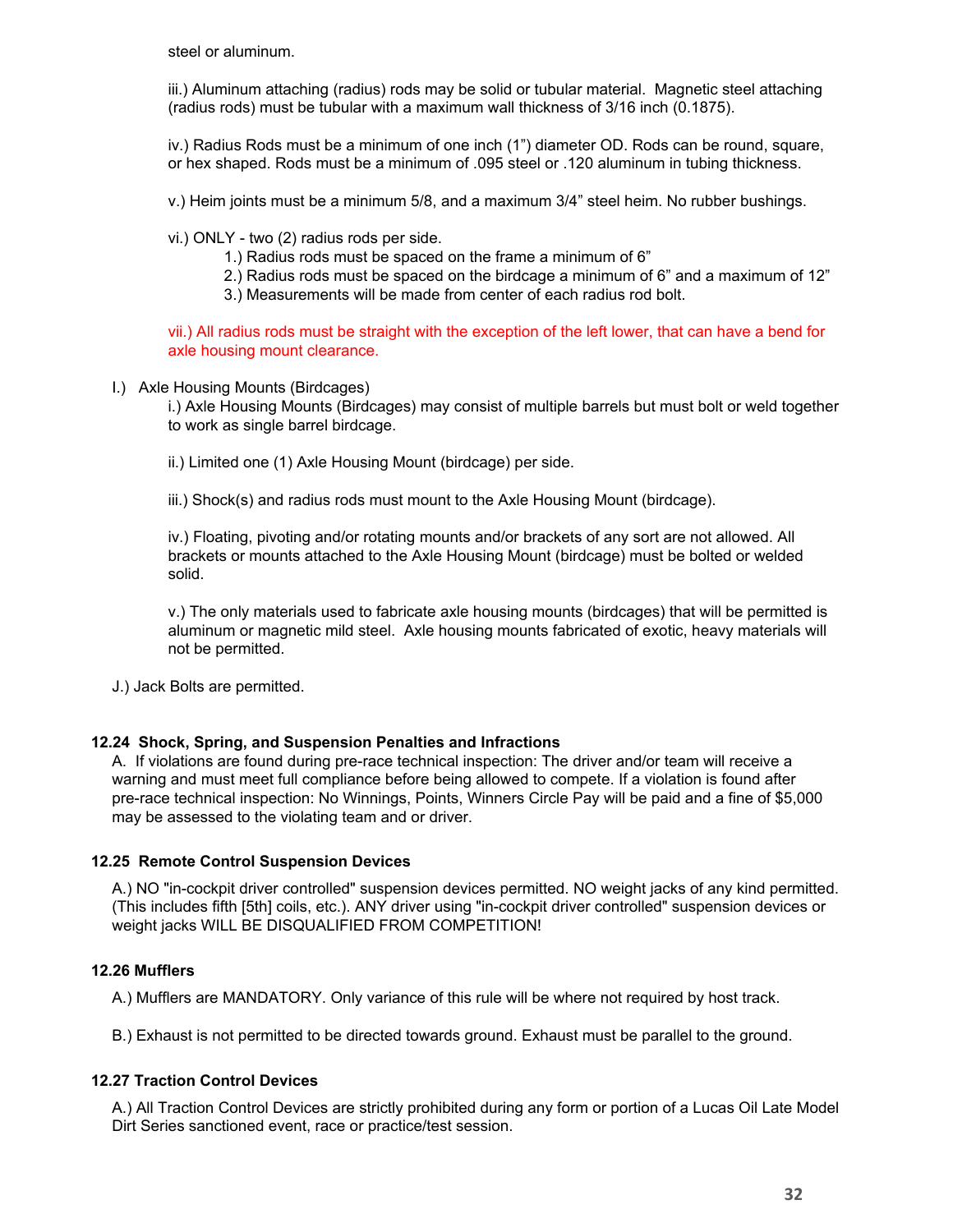B.) All traction control devices, whether electronically controlled in the ignition system, wheel sensors or any means of measuring ground speed to control wheel spin, are strictly prohibited. All devices not mentioned in the above that are found to control wheel spin, timing or fuel delivery control will be considered strictly prohibited.

C.) At NO time during the 2018 season and beyond will there be any type of ping control devices, dial chip controls, timing controls or any modifications to the ignition control boxes, distributors, or any other part of the Ignition System. This includes any add on component or components inside or outside the cockpit of any competitor's race car. There shall be NO driver controlled wheel spin, timing or fuel delivery control devices in the cockpit area of any race car.

D.) A competitor found with any of the above mentioned will lose the complete device permanently and will lose all points earned to that point in the season. A competitor may be asked for his electronic ignition at any time by the Technical Director to be sent for testing and inspection. Failure to hand over the electronic ignition will result in the holding of any purse monies won.

E.) GPS and/or any other type of electronic tracking and/or locating device will not be permitted for any reason.

## **12.28 Weight Limit**

A.) A minimum weight limit of 2350lbs for Aluminum blocks and 2300lbs for Steel blocks will be in effect. We reserve the right to amend this rule in certain locations on the schedule.

B.) After each race, whether Heat, B-Main or A-Main, an additional weight allowance will be given at the rate of one pound (1lbs.) per lap for fuel burn off, ten (10) laps = ten pounds (10lbs.); fifty (50) laps = fifty pounds (50lbs.); one-hundred (100) laps = one hundred pounds (100lbs.) etc. Allowance will also be given for laps ran under caution, at the discretion of the Series officials.

C.) The scales used by the Lucas Oil Late Model Dirt Series will be considered the official scales for the event.

D.) Scales will be available at all Lucas Oil Late Model Dirt Series sanctioned events.

E.) Lucas Oil Late Model Dirt Series officials have the right and duty to weigh any car at the official's discretion.

F.) Any attached weights must be securely attached to the frame, painted white or bright silver and have the car number clearly displayed on them. All weights must be secured by two (2) half inch (1/2") Grade 5 or higher bolts on two (2) weight clamps per each piece. Weights secured by one bolt and/or held on by a means other than accepted by the Technical Inspector will not be permitted. Due to the high risk factor involved, any car that loses lead weight during an event may be fined or face disqualification.

G.) All added weight(s) must be securely attached to the frame below the body decking.

H.) Frame is defined as the steel welded structure only.

I.) Any part that moves or is not a fixed component to the steel frame structure may not be used for any weight attachment.

J.) No weights may be attached to rear bumper.

K.) No driver-operated weight adjustment devices are permitted.

## **12.29 Car Construction Infraction Penalties**

A.) You may be given a simple warning.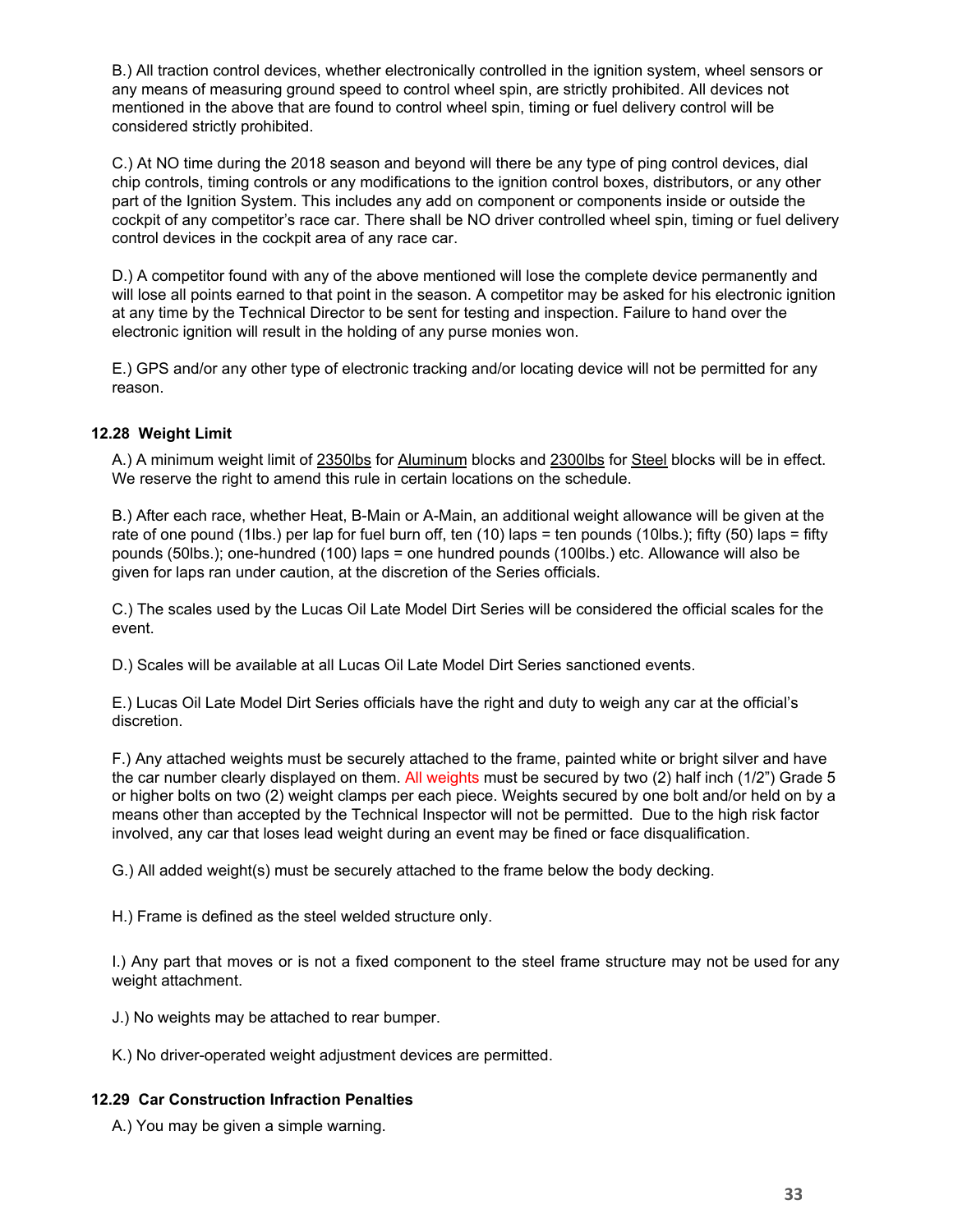B.) You may be asked to correct the infraction.

C.) You may be assessed a weight penalty of twenty-five pounds (25 lbs.) to one-hundred pounds (100 lbs.).

D.) You may be disqualified when found and/or noticed with an infraction.

E.) You may choose to leave.

#### **12.30 Other**

A.) No two-way radios. No crew to and from driver radio or transmitted communications of any kind.

B.) No "in-cockpit driver controlled" electronic devices of any kind permitted.

C.) No computer controlled devices of any kind permitted.

D.) No rear-view mirrors of any kind permitted.

E.) No cellular devices in cockpits.

F.) No cameras of any type permitted below the interior (deck) of the car.

G.) No data systems or harnesses of any kind permitted.

H.) Lucas Oil Late Model Dirt Series officials reserve the right to change and/or alter rules and procedures at any time. ALL OFFICIAL DECISIONS ARE FINAL!

#### **12.31 Decals**

A.) There are certain decals that must be carried on the car, in order to earn both points towards the season ending championship payout and prize money**.** The Series is aware of and has no wish to cause conflicts between drivers, teams and your sponsors. However, it must be realized that the Team Lucas companies are major contributors of the season ending points fund. These decals must be present on the car for consideration for season ending championship points fund. These decals must be positioned on the car sides. The Lucas Oil Late Model Dirt Series and the Lucas Oil Products shield must be immediately behind the front wheel, at the top of the panel.

B.) These Decals must be on both sides of the car at every Series race in which the car competes.

#### **12.32 Contingencies**

A.) Certain other product manufacturers will be awarding contingency money to drivers finishing the A-Main. These awards are dependent upon the manufacturer's decal being present on the race car. If you wish to be eligible to receive an award from the manufacturers concerned, it is your responsibility to ensure that the correct decal is affixed to your race car. Also, please be aware that the Series' responsibility is ONLY to provide the manufacturer with your name and address, and not to pay the award. All cars finishing the A-Main will be checked by Series personnel for the appropriate decals.

B.) Any other Lucas Oil Late Model Dirt Series sponsor decal that is present on the car must be affixed prominently. There is no compulsion to carry any other sponsor's decals, however, it is worth bearing in mind that sponsors only put money into the Series to gain exposure for their products - no exposure will eventually mean no money, and therefore smaller purses for races and championships.